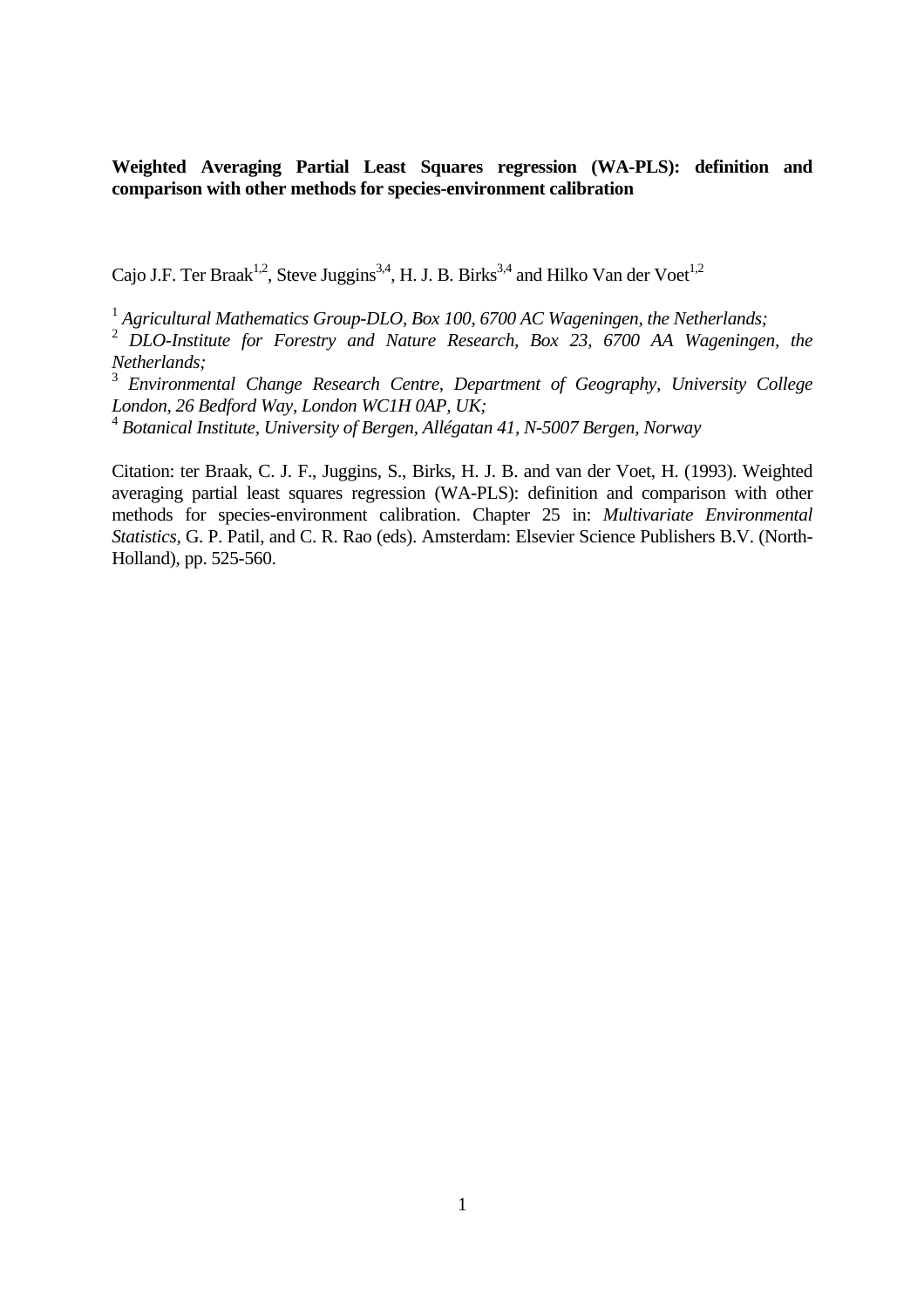### **ABSTRACT**

 A multivariate calibration method is proposed that relates to correspondence analysis as partial least squares (PLS) relates to principal components analysis. The new method extends and improves the weighted averaging (WA) method for inferring values of environmental variables from biological species compositions, hence the name weighted averaging partial least squares (WA-PLS). WA-PLS is designed to cope with the special features of ecological data, namely, large numbers of species, many zero-abundance values and the non-linear, often unimodal response of species to environmental variables. In simulations of such data in which the species response is governed by two environmental variables, one of which is the variable of interest and the other a nuisance variable, the standard error of prediction (SEP) was reduced by a factor of *ca.* 0.5 by using WA-PLS instead of WA. The length of gradient of the data (between 2 and 8 SD-units) had little influence on the relative performance as had the nuisance variable, except for a short calibration gradient (2 SD). Further comparisons were made with PLS and a maximum likelihood method (MLM) based on the Gaussian response model for compositional data. WA-PLS outperformed PLS and MLM in all cases, the difference with MLM being small if the nuisance variable was unimportant. WA-PLS also compared favourably on a real data example from Imbrie & Kipp (1971) in which sea-surface temperature is reconstructed from fossil foraminiferal composition.

KEYWORDS: Biomonitoring; Canonical Correspondence Analysis; Climate reconstruction; Compositional data; Gaussian response model; Multinomial logit model; No-modern-analogue problem; RC-Association model; Transfer function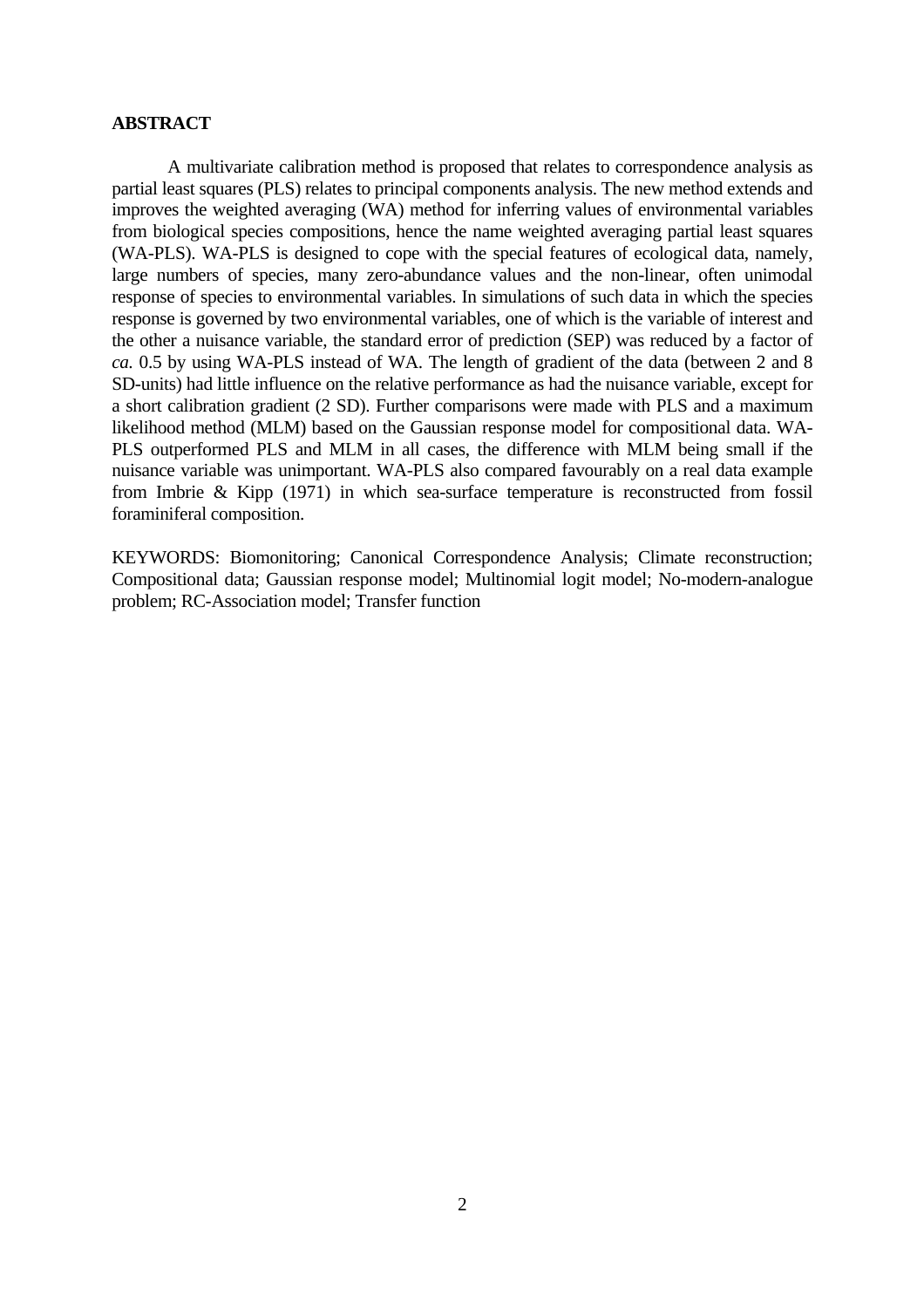# 1 **INTRODUCTION**

 When direct measurement of environmental variables is impossible or too expensive, we need to resort to indirect methods. Species assemblage data may contain the relevant information. Each biological species requires particular environmental conditions for regeneration, establishment and growth. It should therefore be possible to infer the environmental conditions at a site from the species that occur there. This idea is used in the biological evaluation of water quality (Whitton and Rott 1991) and biomonitoring in general (Spellerberg 1991). Fossil species assemblages similarly can provide a record of the palaeoenvironment. Such records are valuable for a historical perspective of current environmental problems such as acid rain (Battarbee 1984) and global warming (Fritz *et al.* 1991, Walker *et al.* 1991a,b) and for testing the accuracy of simulation models such as the general circulation models (COHMAP 1988, Sloan and Barron 1992). The ecological assumptions required for obtaining sound quantitative, palaeoenvironmental reconstructions are listed by Imbrie and Kipp (1971), Birks *et al.* (1990a) and Sloan and Barron (1992). We focus here on the statistical problems.

 Inferring environmental variables from species assemblage data is a difficult multivariate calibration problem. It requires a representative training set consisting of data on species assemblages and associated environmental measurements. Species assemblage data have several features that make them special in a statistical sense (Jongman *et al.* 1987):

I)The number of species is often large (10-300) which leads to multicollinearity.

- II)The data are either binary (presence/absence) or, if they are quantitative, they still contain many zero values for sites at which the species is absent. Measures of abundance, like counts, density or biomass, are highly variable and always show a skew distribution. Often the data are compositional; the site total is uninformative, if the total count per site is determined by the sampling design.
- III)Relationships between species and environmental variables are generally nonlinear. Because of Shelford's law of tolerance (Odum 1971) and niche-space partitioning (Whittaker, Levin and Root 1973), species abundance or probability of occurrence is often a unimodal function of the environmental variables.

Proposed solutions start with Imbrie and Kipp (1971) who reconstructed past sea-surface temperature from assemblages of foraminifera using a form of principal components regression. This can be viewed as a variant of inverse regression (Brown 1982; Bartlein and Webb 1985) that takes account of the multicollinearity problem, if only a few components are utilized in the final regression. Roux (1979) improved the method by replacing principal components analysis by correspondence analysis so as to allow for the unimodality of the species-environment relationship (Ter Braak 1985) and for the compositional nature of the data. Gasse and Tekaia (1983) were concerned with the fact that some information on the species-environment relationship may be lost by retaining only the first few components. This is a potential problem in all two-step methods, known as indirect gradient analysis methods (Ter Braak 1986). Gasse and Tekaia (1983) therefore developed a direct gradient analysis method. In their method the environmental variable was divided into classes. Ter Braak (1986) recognized their method as a special case of canonical correspondence analysis in which there is a single nominal predictor.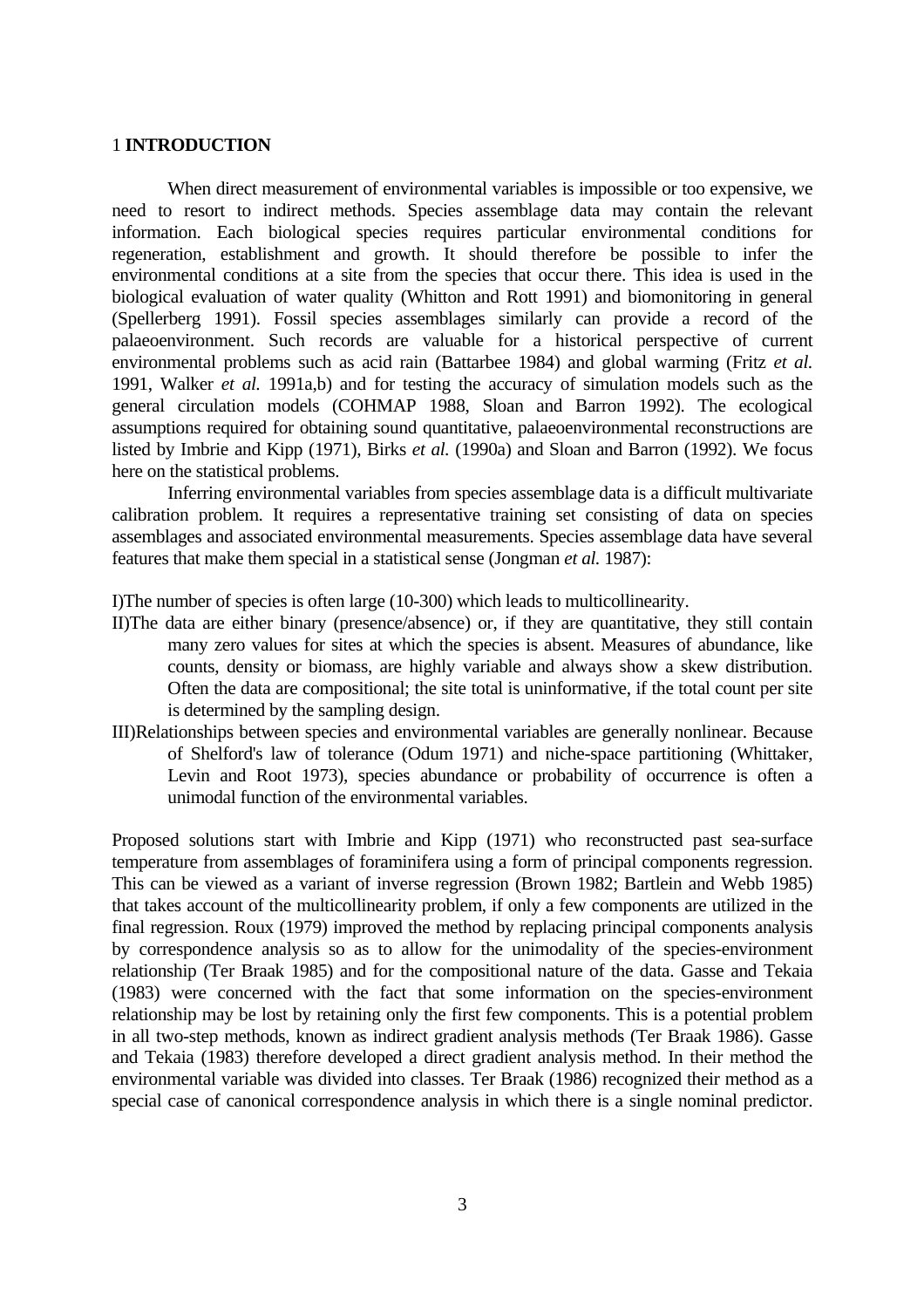But, in canonical correspondence analysis (that is, correspondence analysis constrained by a linear combination of predictor variables, usually environmental variables) predictors can also be quantitative, so that the division into classes is unnecessary. With a single quantitative predictor, canonical correspondence analysis reduces to the weighted averaging method (Ter Braak 1986, 1987: pp. 74-75; Ter Braak and van Dam 1989). This method can be considered as an approximation to the statistically sound, but computationally intensive method of maximum likelihood calibration using Gaussian response curves (Ter Braak 1985; Ter Braak and Barendregt 1986; Birks *et al.* 1990a). Because of its ecological plausibility, its simplicity and its empirical predictive power, the weighted averaging method (WA) has gained popularity, particularly in palaeolimnology (*e.g.* Oksanen *et al.* 1988, Birks *et al.* 1990b, Cumming, Smol and Birks 1991; Dixit, Dixit and Smol 1991; Dixit et al. 1992; Walker *et al.* 1991; Fritz *et al.* 1991; Hall and Smol 1992).

 Multivariate calibration methods in chemometrics also started with principal component regression (PCR), but were developed further in another direction (Martens and Naes 1989). Here, PCR led to partial least squares regression (PLS) (Wold *et al.* 1984). Both PCR and PLS use mutually orthogonal components. In PCR, the components are selected to have maximum variance, whereas in PLS they are chosen to maximize the covariance with the regressand (Stone and Brook 1990). Consequently, PLS often needs fewer components and gives lower prediction error than PCR. In this paper, we consider the case where a single variable is to be calibrated. We therefore focus on univariate PLS regression, also known as PLS1. The multivariate version (PLS2) is briefly discussed at the end.

 In this paper we develop a PLS regression method from correspondence analysis just as PLS regression can be derived from principal component analysis. We show that, if only the first component is retained, the new method reduces to the weighted averaging method. In the new method, further components utilize the residual structure in the data to improve the fit. Because each component is extracted by weighted averaging, we name the method weighted averaging partial least squares regression (WA-PLS). As in PLS, the number of useful components is estimated on the basis of the standard error of prediction (SEP) estimated by the leave-one-out method.

 To evaluate the performance of WA-PLS, we carried out a simulation study and applied the method to the data from Imbrie and Kipp (1971). In the simulations we study the effect of three factors.

- I)*Length of gradient.* Length of gradient is a property of an environmental variable in a particular ecological community. If relationships are unimodal, the species' abundance curves rise and fall over shorter or longer ranges, depending on their niche widths. The length of gradient can be defined as the range of the environmental variable divided by the average range of the species. In the simulations, gradient length is varied by varying the species ranges while keeping the environmental range constant. So, narrow niches lead to long gradients. If the species range is larger than the environmental range, unimodal curves may appear sigmoidal or even linear. Is it then advantageous to use PLS instead of WA-PLS?
- II)*Influence of a nuisance variable.* The environmental variable we wish to calibrate should be an ecologically important variable in the system, but it will rarely be the only such variable. How do the methods behave if environmental variables other than the one of interest influence the species composition? In the simulations we introduce one other variable and vary the influence of this nuisance variable. The nuisance variable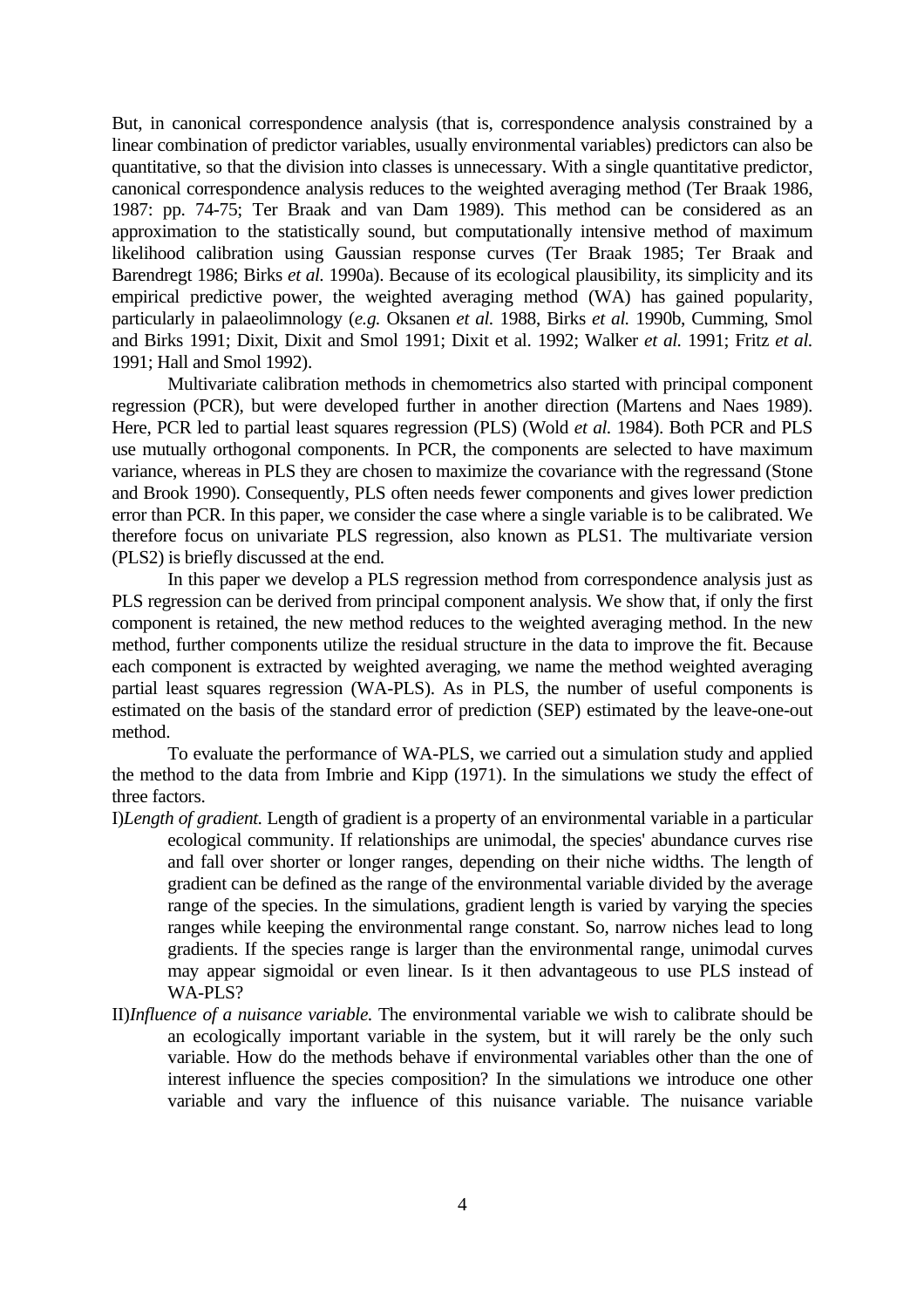introduces additional, structured noise in the data which, we hope, WA-PLS can exploit. III)*Number of species.* Weighted averaging methods appear to perform better with species-rich than with species-poor data.

We restrict attention to compositional data, because many of the data for which WA-PLS is designed are expressed as percentages. The simulations were carried out using Minchin's (1987) COMmunity PAttern Simulator (COMPAS). We compare WA-PLS to WA and PLS and to a maximum likelihood calibration method based on the Gaussian response model for compositional data (Ihm and van Groenewoud 1984). The latter is a 'classical' approach to calibration in constrast to the inverse approaches of PLS and WA-PLS. It is a useful standard for comparison because it is the simplest unimodal model. The model is closely related to the RCassociation models of Goodman (1986, 1991). With the simulation study we attempt to delimit the domain where WA-PLS can usefully be applied and also to explore, what is termed in palaeo-reconstruction work, the no-modern-analogue problem by simulating sites at environmental conditions that are not represented in the training set.

# 3 **THEORY**

# 4.1 **NOTATION**

Let  $x$  denote the environmental variable to be calibrated on the basis of a training data set consisting of the environmental vector  $\mathbf{x} = (x_i)$ , with  $x_i$  the value of the environmental variable in site *i*, and the  $n \times m$  matrix  $\mathbf{Y} = (y_{ik})$  with  $y_{ik}$  the abundance of species *k* in site *i*  $(y_{ik} \ge 0)$  (*i* = 1...*n* sites and  $k = 1...m$  species). [Note that the use of the symbols x and y is interchanged compared to a part of the literature on the inverse regression approach to calibration, especially PLS.] The estimated or inferred value of *x* in site *i* is denoted by *i*. Let **R** = diag( $y_1$ ,..., $y_n$ ) and **K** =  $diag(y_{+1},...,y_{+m})$  with  $y_{i+}$  and  $y_{+k}$  the total abundance in site *i* and per species *k*, respectively.

### 4.3 **WA-PLS: DEFINITION**

 In this section we define WA-PLS by the following guideline: "WA-PLS relates to correspondence analysis (CA) as PLS regression (PLS) relates to principal component analysis (PCA)". Let us thus first examine how PLS relates to principal component analysis (PCA) (Stone and Brook 1990). PCA searches for a normed weight vector for the species, **b** say, such that the linear combination  $t = Yb$  has maximum norm or, in the most common variant of PCA in which the columns of **Y** are centred, maximum variance. This linear combination does not involve the variable to be predicted, **x**, and thus does not need to have any predictive power. In contrast, PLS selects the first component by maximizing the inner product between the linear combination and **x**. The inner product is precisely the covariance in the most common variant in which both **x** and the columns of **Y** are centred beforehand; we treat the centring operation as a particular form of preprocessing and, for greater generality, formulate the techniques without it. As formulae, PCA searches for a weight vector **b** that maximizes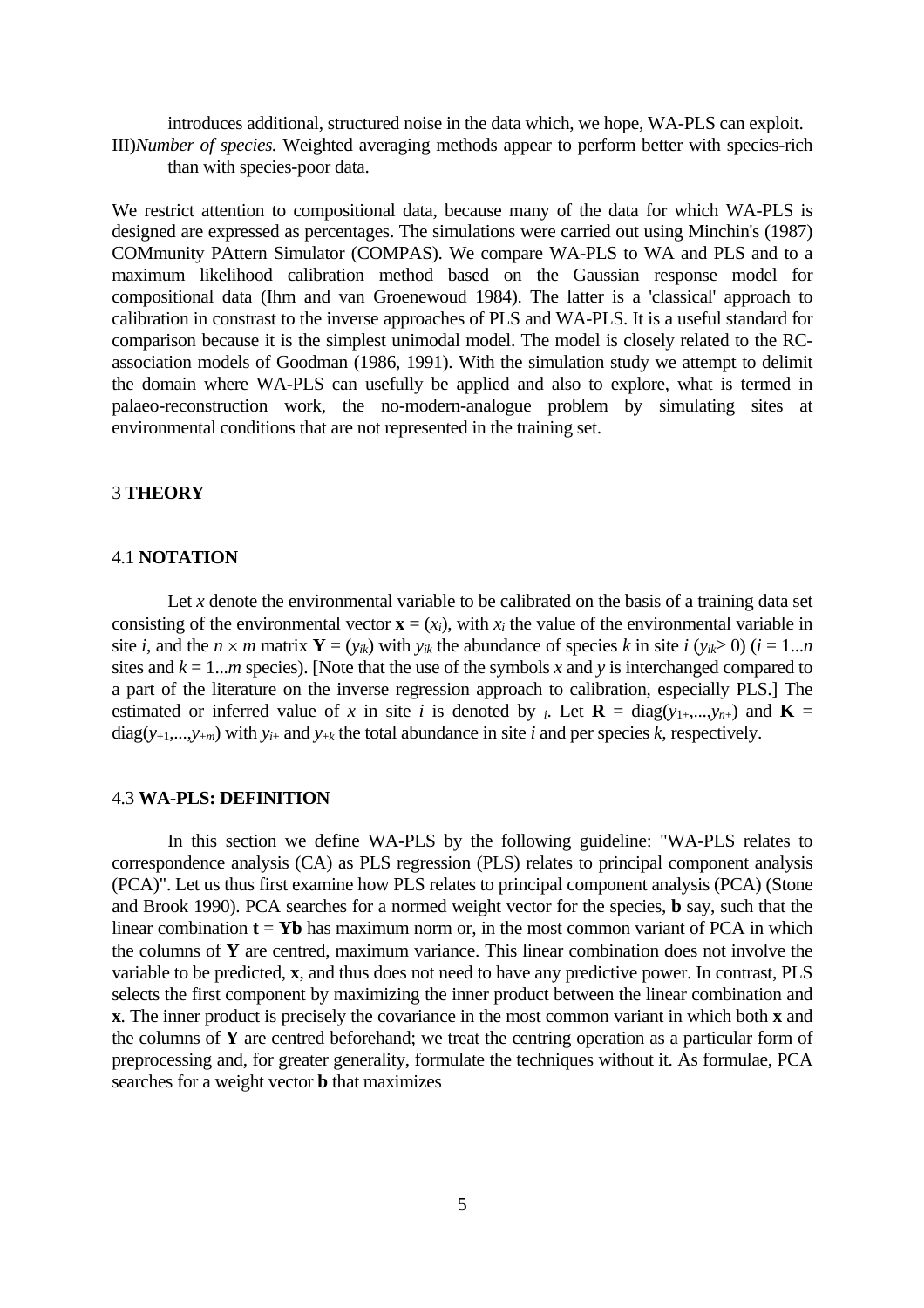PCA: 
$$
\mathbf{t} \cdot \mathbf{t} \cdot \mathbf{b} \cdot \mathbf{b}
$$
, where  $\mathbf{t} = \mathbf{Y} \cdot \mathbf{b}$ , (1)

whereas the PLS searches for a weight vector **b** that maximizes

$$
\text{PLS:} \quad \mathbf{t}'\mathbf{x} / \mathbf{b}'\mathbf{b}, \text{ where } \mathbf{t} = \mathbf{Y} \mathbf{b}. \tag{2}
$$

 Let us now examine how PCA and CA are related. Whereas PCA searches for optimal linear combinations, CA searches for an optimal weighted average [recall the alternative name of CA, reciprocal averaging (Hill 1973b, 1974, 1982)]. CA searches for a centred and normed weight vector for the species, **u** say, such that the vector of weighted averages,  $\mathbf{t} = \mathbf{R}^{-1} \mathbf{Y} \mathbf{u}$ , has maximum variance. Again, this weighted average does not involve the variable to be predicted, **x**, and thus does not need to have any predictive power. According to our guideline for defining WA-PLS, WA-PLS should now select the first component by maximizing the covariance between the vector of weighted averages and **x**. In the formulae, the logic of CA requires the use of weighted norms (**R** and **K** for sites and species, respectively; Greenacre 1984). Thus, CA searches for a centred weight vector  $\mathbf{u}$  ( $\mathbf{1}_m\mathbf{K}\mathbf{u} = 0$ ) that maximizes

CA: 
$$
\mathbf{t}^{\prime} \mathbf{R} \mathbf{t} / \mathbf{u}^{\prime} \mathbf{K} \mathbf{u}, \text{ where } \mathbf{t} = \mathbf{R}^{-1} \mathbf{Y} \mathbf{u},
$$
 (3)

whereas WA-PLS searches for a centred weighted vector **u** that maximizes

WA-PLS: 
$$
t'Rx / u'Ku
$$
, where  $t = R^{-1}Yu$ . (4)

This concludes the definition of the first component of the techniques.

 The second, third and later components are chosen to maximize the same criterion as the first component with the additional restriction of orthogonality to earlier components. In CA and WA-PLS, the components are required to be **R**-orthogonal ( $\mathbf{t}_i \mathbf{R} \mathbf{t}_i = 0$  for all  $i \neq j$ ).

 The choice of the number of components to use is an essential ingredient of both PLS and WA-PLS. The optimal number minimizes the prediction error of *x* and is estimated by crossvalidation (Wold *et al.* 1984; Stone and Brook 1990).

# 4.5 **WA-PLS: SOLUTION OF THE MAXIMIZATION PROBLEM**

 The maximization problem posed by WA-PLS can be solved as follows. Recall that the solution of CA can be obtained from a general computer program for PCA by pre- and postprocessing of the data (Greenacre 1984). Similarly, the solution of WA-PLS can be obtained from a PLS program by preprocessing not only **Y** (as in CA) but also **x** as follows,

$$
\mathbf{Y}^* = \mathbf{R}^{1/2} \mathbf{Y} \mathbf{K}^{1/2} \text{ and } \mathbf{x}^* = \mathbf{R}^{1/2} \mathbf{x}
$$
 (5)

and by postprocessing the results of a PLS with **Y**\* and **x**\* by

$$
\mathbf{u} = \mathbf{K}^{\frac{1}{2}} \mathbf{b}.\tag{6}
$$

Thus, no special computer program is required for WA-PLS. When WA-PLS is carried out through a PLS-algorithm, **x** should be **R**-centred on input and the PLS-algorithm should neither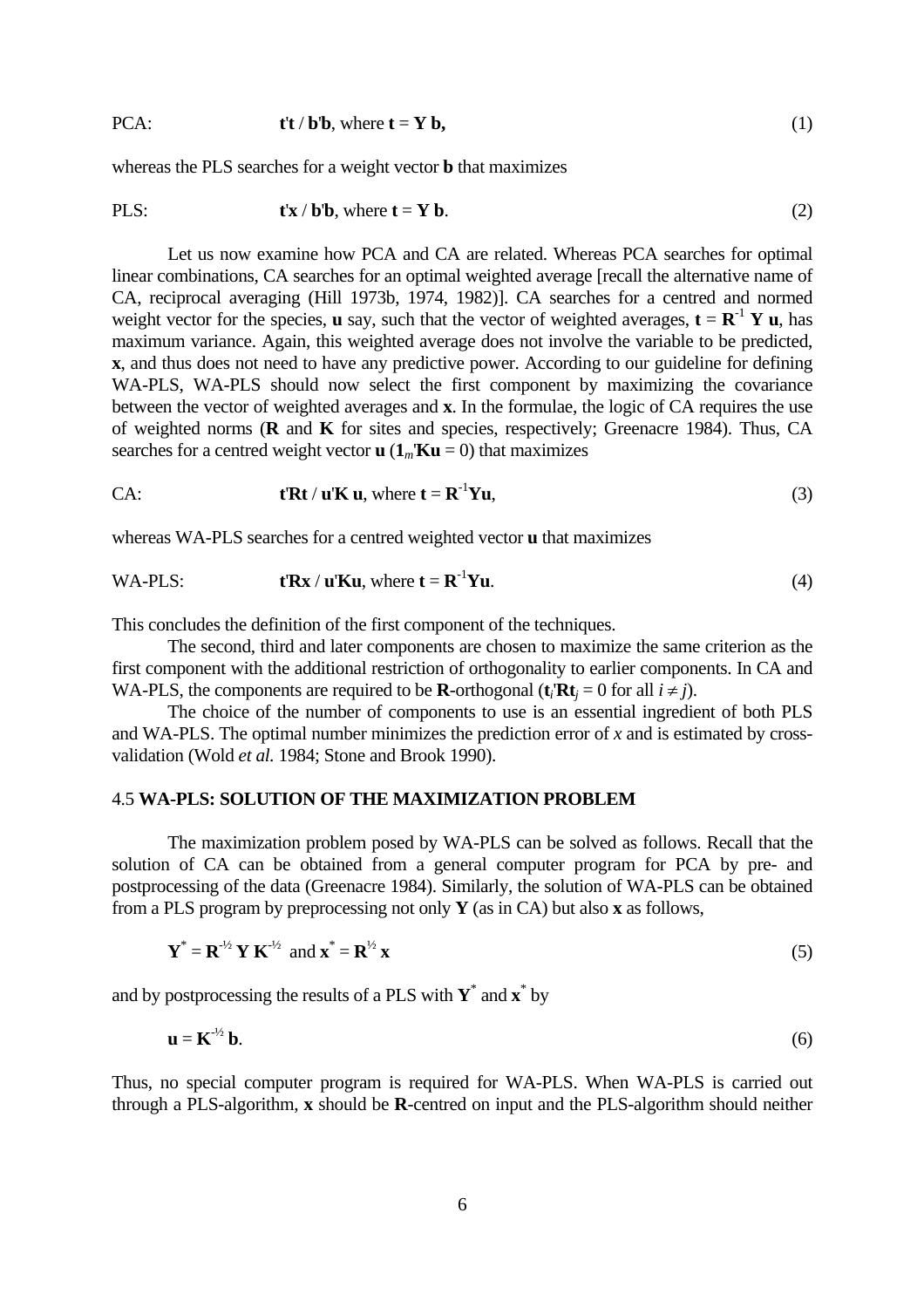centre nor standardize the input variables. The proof is given in the Appendix.

 Having defined WA-PLS and an algorithm to carry it out by computer, the questions remain whether it is an improvement and what the final predictor looks like. The first question is answered later on by analyzing simulated and real data. To answer the second question, an explicit algorithm for WA-PLS is given.

Maximizing (4) with the Lagrange multiplier method leads to the weight vector

$$
\mathbf{u}_1 = \mathbf{K}^{-1} \mathbf{Y}' \mathbf{x} \tag{7}
$$

and, thus, to the first component of WA-PLS

$$
\mathbf{t}_1 = \mathbf{R}^{-1} \mathbf{Y} \mathbf{u}_1. \tag{8}
$$

The fitted values based on the first component are

$$
\hat{x}_1 = \alpha_0 + \alpha_1 \mathbf{t}_1 \tag{9}
$$

obtained by a regression in the **R**-norm of **x** on to  $t_1$ , *i.e.* by using weights  $y_{i+}$ . In (7) we neglected the centring requirement on  $\mathbf{u}_1$  and thus on  $\mathbf{t}_1$ ; but, the centring is immaterial due to the intercept in (9).

The second weight vector  $\mathbf{u}_2$  maximizes (4) subject to  $\mathbf{t}_2 \mathbf{R} \mathbf{t}_1 = 0$ . By the Lagrange multiplier method we obtain

$$
\mathbf{u}_2 = \mathbf{K}^{-1} \mathbf{Y}' (\mathbf{x} - \gamma_1 \, \mathbf{t}_1) \tag{10}
$$

where  $y_1$  is a constant to make  $t_2$  **R**-orthogonal to  $t_1$ . After analogous extractions of *s* components the fitted values are

$$
\hat{x}_s = \alpha_0 + \alpha_1 \mathbf{t}_1 + \dots + \alpha_s \mathbf{t}_s = \mathbf{R}^{-1} \mathbf{Y} \mathbf{u}^*
$$
\n(11)

in which the coefficients  $\{\alpha_i\}$  are obtained by a regression in the **R**-norm of **x** on  $\mathbf{t}_1$ ,  $\mathbf{t}_2$ , ...,  $\mathbf{t}_s$  and

$$
\mathbf{u}^* = \alpha_0 + \alpha_1 \mathbf{u}_1 + \ldots + \alpha_s \mathbf{u}_s. \tag{12}
$$

Equations (11) and (12) show that the WA-PLS predictor is still a weighted average, but one with an updated weight vector. If the site totals are constant  $(\mathbf{R} = c\mathbf{I})$ , the distinction between PLS and WA-PLS lies in the estimator for the weight vector only.

 It is interesting to note that the WA-PLS predictor lies in the space spanned by the vectors

$$
\mathbf{A}\mathbf{x}, \mathbf{A}^2\mathbf{x}, \dots, \mathbf{A}^s\mathbf{x} \tag{13}
$$

where **A** is the reciprocal averaging operator  $\mathbb{R}^{-1}$  **Y**  $\mathbb{K}^{-1}$  **Y**<sup>'</sup>. This result can be shown by expanding the components in terms of **x** (see Stone and Brook 1990 for a PLS equivalent) and shows the relation between WA-PLS and the reciprocal averaging algorithm of correspondence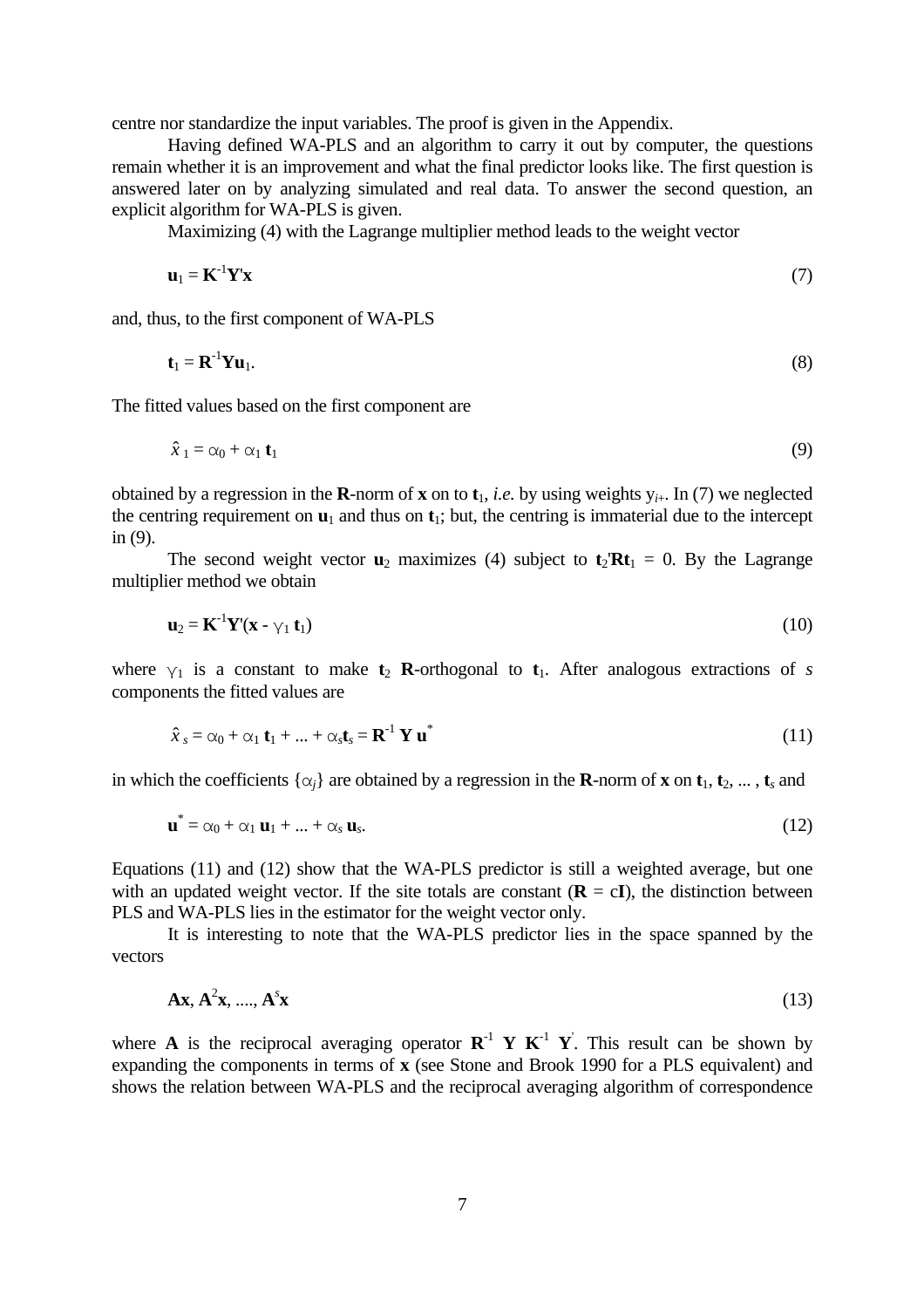### analysis (Hill 1982; Greenacre 1984).

 Table 1 gives an example of the cross-validatory choice of the number of components using simulated data with 100 sites and 60 species. With each additional WA-PLS component, the root mean squared error (RMSE) steadily decreases, but at the danger of overfitting. Crossvalidation by leave-one-out shows that the standard error of prediction (SEP) is minimal at 7 components (Table 1). Thus, the optimal number is 7. When the resulting transfer function is applied to an independent test set of 500 sites, it gives a slightly higher SEP than the leave-oneout estimate. The last column of Table 1 shows that usage of only 5 components would have given an even lower SEP, but in real applications of the method this column is not available.

# 4.7 **RIVAL METHODS**

#### *Weighted averaging method (WA)*

 The weighted averaging method (Ter Braak and van Dam 1989; Birks *et al.* 1990a), a precursor of WA-PLS, is based on the idea that species' abundance or probability of occurrence is a unimodal function of the environmental variable to be calibrated. The method consists of three parts: WA regression, WA calibration and an additional 'deshrinking' regression. The parts are motivated as follows. A species with a particular optimum will be most abundant in sites with *x*-values close to its optimum. This motivates WA regression: estimate species optima simply by weighted averaging of the *x*-values of the sites, *i.e.* by (7) (Ter Braak 1985; Ter Braak and Looman 1986). Species present and abundant in a particular site will tend to have optima close to its *x*-value. This motivates WA calibration: estimate the *x*-values of the sites by weighted averaging of the species optima, *i.e.* by (8) (Ter Braak and Barendregt 1986). Because averages are taken twice, the range of the estimated *x*-values in  $t_1$  is shrunken. The amount of shrinking can be estimated from the training set by regression, *i.e.* by (9). Therefore, the weighted averaging method is equivalent to 1-component WA-PLS. There is a quibble attached to this statement. In WA, there are two variants of the deshrinking regression, either an 'inverse' regression (**x** on **t**<sub>1</sub>) or a regression (**t**<sub>1</sub> on **x**) (Birks *et al.* 1990a). Inverse regression minimizes the mean squared error in the training set, but at the cost of introducing bias at the endpoints. These issues are fully reviewed for linear calibration by Osborne (1991). WA-PLS uses the inverse regression. Thus, WA with inverse regression is equivalent to 1-component WA-PLS. WA-PLS shares the basic idea of WA, but with updated optima (12).

### *Gaussian model and multinomial logit model (MLM)*

 Calibration by maximum likelihood requires a response model. We first consider the systematic part of the model. A simple and tractable unimodal model for the expected abundance is the Gaussian model (*e.g.* Ihm and Van Groenewoud 1984), namely

$$
f_k(x) = \exp\left(c_k - \frac{1}{2}(x - u_k)^2 / w_k^2\right)
$$
 (14)

where  $f_k(x)$  is the expected value of the abundance of species  $k (k = 1...m)$  as a function of the environmental variable *x*, and  $u_k$ ,  $w_k$  and  $c_k$  are species parameters called the optimum, the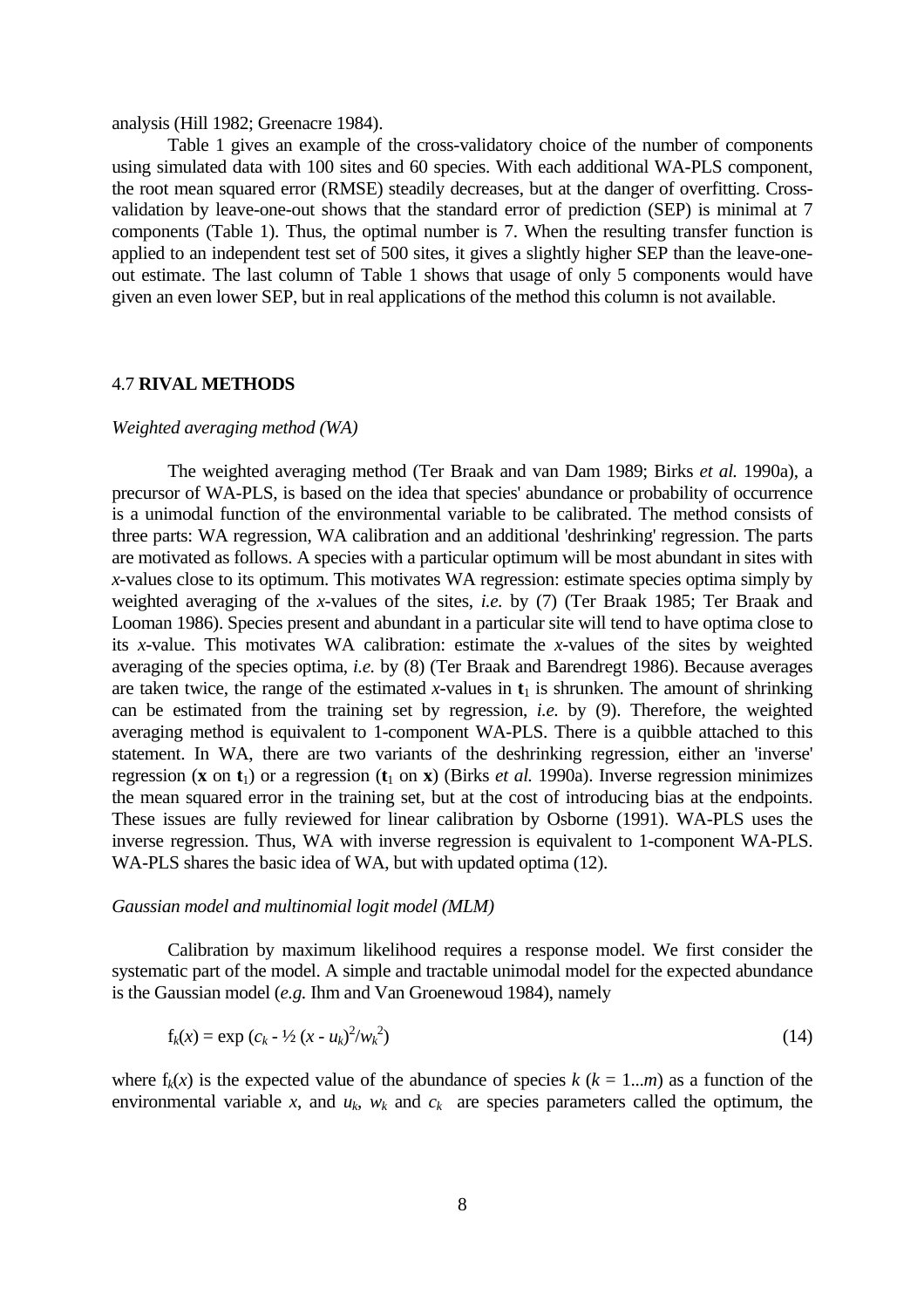tolerance (niche width) and the (log)maximum, respectively. As mentioned above, the vector of weighted averages  $\mathbf{u}_1 = (u_{11}, ..., u_{1k}, ..., u_{1m})'$  in (7) can be viewed as a simple estimator of the optima-vector of species, hence the usage of the symbol *u* in (14). Model (14) is not complete for compositional data because of the constraint that the abundances of all species per site sum to 1. If we take equation (14) as a model for absolute abundances of species at a site, then a model for expected proportions, E *yk*, follows by division by their sum (Ihm and Van Groenewoud 1984)

$$
E y_k = \exp(\eta_k) / \{ \Sigma_k \exp(\eta_k) \}
$$
 (15)

with, in the terminology of GLM (McCullagh and Nelder 1989), a linear predictor that is a parabola in *x*,

$$
\eta_k = c_k - \frac{1}{2} (x - u_k)^2 / w_k^2. \tag{16}
$$

For equal tolerances ( $w_k = w$ ), the linear predictor can be simplified considerably to

$$
\eta_k = a_k + b_k x,\tag{17}
$$

with  $a_k = c_k - \frac{1}{2} u_k^2/w^2$  and  $b_k = u_k/w^2$ ; the quadratic term in *x* cancels out because it occurs in both the numerator and denominator of (15). We restrict attention to the equitolerance case in the parametrization of (17), because it combines unimodality (Anderson 1984), parsimony of parameters and computational tractability. The relation with Goodman's (1986, 1991) family of RC-association models follows by noting that

$$
\log\left(\mathbf{E}\,\mathbf{y}_{ik}\right) = \varphi_i + a_k + b_k x_i \tag{18}
$$

with  $\varphi_i = -\log(\Sigma_k \exp(\eta_{ik}))$ . It is a constrained association model, because  $x_i$  is known in the training set.

 For the stochastic part of the response model a multinomial distribution is assumed. Then, model (15) with (17) is known under the name of multinomial logit model (MLM) and can be fitted by maximum likelihood through fitting (18) by log-linear regression (McCullagh and Nelder 1989: pp. 211-212). This results in estimates of the species parameters  $\{a_k, b_k\}$ . An unknown  $x_0$  is estimated from the species data of a site by loglinear regression with the  ${b_k}$  as values of the predictor variable and the  $\{a_k\}$  as offset *(i.e.* a predictor with a unit regression coefficient). Sampling errors in  $\{a_k, b_k\}$  are ignored. WA can be considered as an approximation to this maximum likelihood method (Ter Braak 1988; Ter Braak and van Dam 1989). Classical calibration sometimes benefits from some form of shrinkage. We study the usefulness of an extra regression of  $\{x_i\}$  on  $\{i\}$ .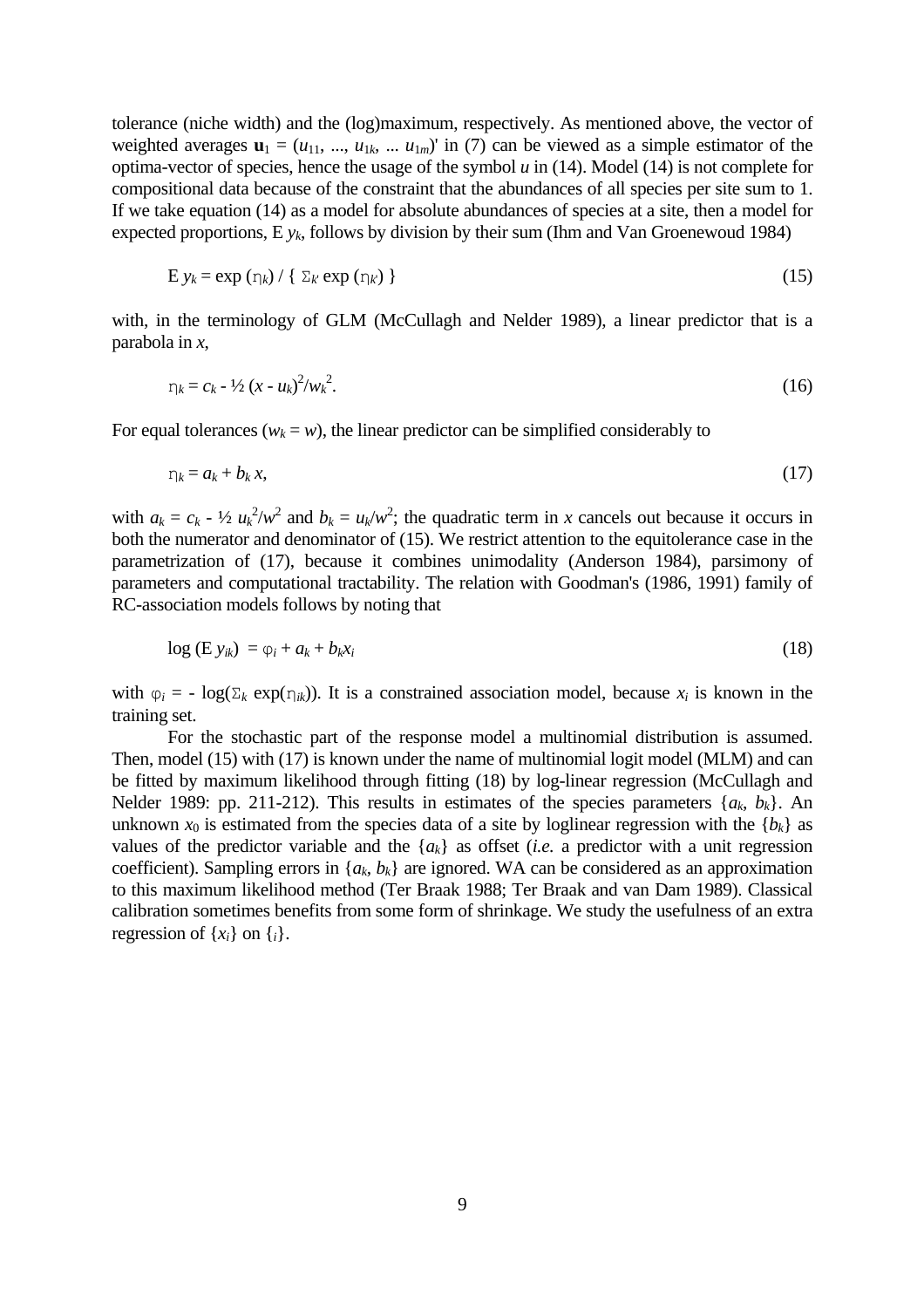# 5 **METHODS**

### 6.1 **SIMULATIONS**

 The training set consists of 100 sites arranged in an L-shape with respect to two environmental variables, a calibration variable (*x*) and a nuisance variable (*z*) (Fig. 1):  $10 \times 5$ sites on a rectangular lattice in the area  $[0, 100] \times [0, 25]$  and  $5 \times 10$  sites in the area  $[0, 50] \times [0, 100]$  $L_7$ ]. The effect of *z* studied by varying  $L_7$  from 100 (L-shape, Fig. 1) to 50 and 25. The training set was designed by analogy with typical water chemistry data of pH and Al, in which Al is more variable at low pH than at high pH and in which there are more acid than alkaline sites.

 The species compositional data were generated with COMPAS (Minchin 1987) in four steps. First, unimodal response surfaces with respect to *x* and *z* were generated that randomly vary in skewness and kurtosis among species. Secondly, the expected abundance of the *k*-th species at the *i*-th site,  $\mu_{ik}$ , was read off the unimodal response surface of the *k*-th species at the coordinates (*xi*, *zi*). Thirdly, a count was sampled from a Poisson distribution with expected value  $\mu_{ik}$ . Finally, the counts so derived were expressed as percentages of the total count per site.

 The details of the generation of the response surfaces are as follows. In COMPAS, a species response surface is the product of two unidimensional curves where each curve is a unimodal, generalized beta function with four parameters, which vary randomly between species, independently for *x* and *z*. They are: the range (*r*) over which the curve rises and falls, the modal coordinate or optimum (*u*) and two shape parameters,  $\alpha$  and  $\gamma$ , that govern the skewness and kurtosis. A final parameter is the maximum  $(A<sub>u</sub>)$  at the modal coordinates. The length of gradient can then be defined in Range (R) units as (environmental range)/ $\bar{r}$ , where  $\bar{r}$  is the mean range of the species curves. The gradient lengths of x and z, denoted by  $R_x$  and  $R_z$ , are varied between simulations. If  $R \leq 0.5$ , most curves appear as being monotonic increasing or decreasing along the sampled interval, whereas if  $R \ge 1$ , most curves have a clear optimum in the sampled interval. The following settings were used: *r* is uniform between 50/*R* and 150/*R*, u is uniform between - 75/*R* and 175/*R* (thus spaciously embracing the sampling interval),  $\alpha$  and  $\gamma$  are independent uniform between 0.5 and 3.5 (giving skew and flat-topped curves) and *Au* is lograndom between 10 and 80 (*i.e.*  $log(A_u)$  is uniform on the interval  $[log(10), log(80)]$ ).

 Three series of comparisons were carried out. In the first series WA-PLS is compared with WA with special attention paid to the effect of the nuisance variable. If *z* influences the species composition more, the signal-to-noise ratio for calibrating *x* decreases, giving an increase in the prediction error. WA-PLS is designed to exploit the structure in the noise. It is thus expected that the relative performance of WA-PLS to WA will increase with the influence of *z*. In the second series WA-PLS is compared with autoscaled PLS with and without logarithmic transformation of the species data  $(ln(y_{ik} + 1))$ . Attention focuses here on the effect of the lenght of gradient of *x* on the relative performance of WA-PLS. We expected that the relative performance of WA-PLS to PLS will increase with length of gradient. For the smallest value of *R* studied ( $R = 0.5$ ), PLS is expected to outperform WA-PLS. In the third series, WA-PLS is compared with MLM. Because the nuisance variable is unknown in practice, we fit the model without it. Because of the multinomial assumption, the method disregards residual structure in the species data after fitting *x*. We thus expect WA-PLS to outperform MLM if *z* is influencial.

 In the first simulation series, WA-PLS and WA were applied to 54 training sets. Underlying the 54 sets is a split-plot  $2\times3^2$  experiment (Cochran and Cox 1957) with the number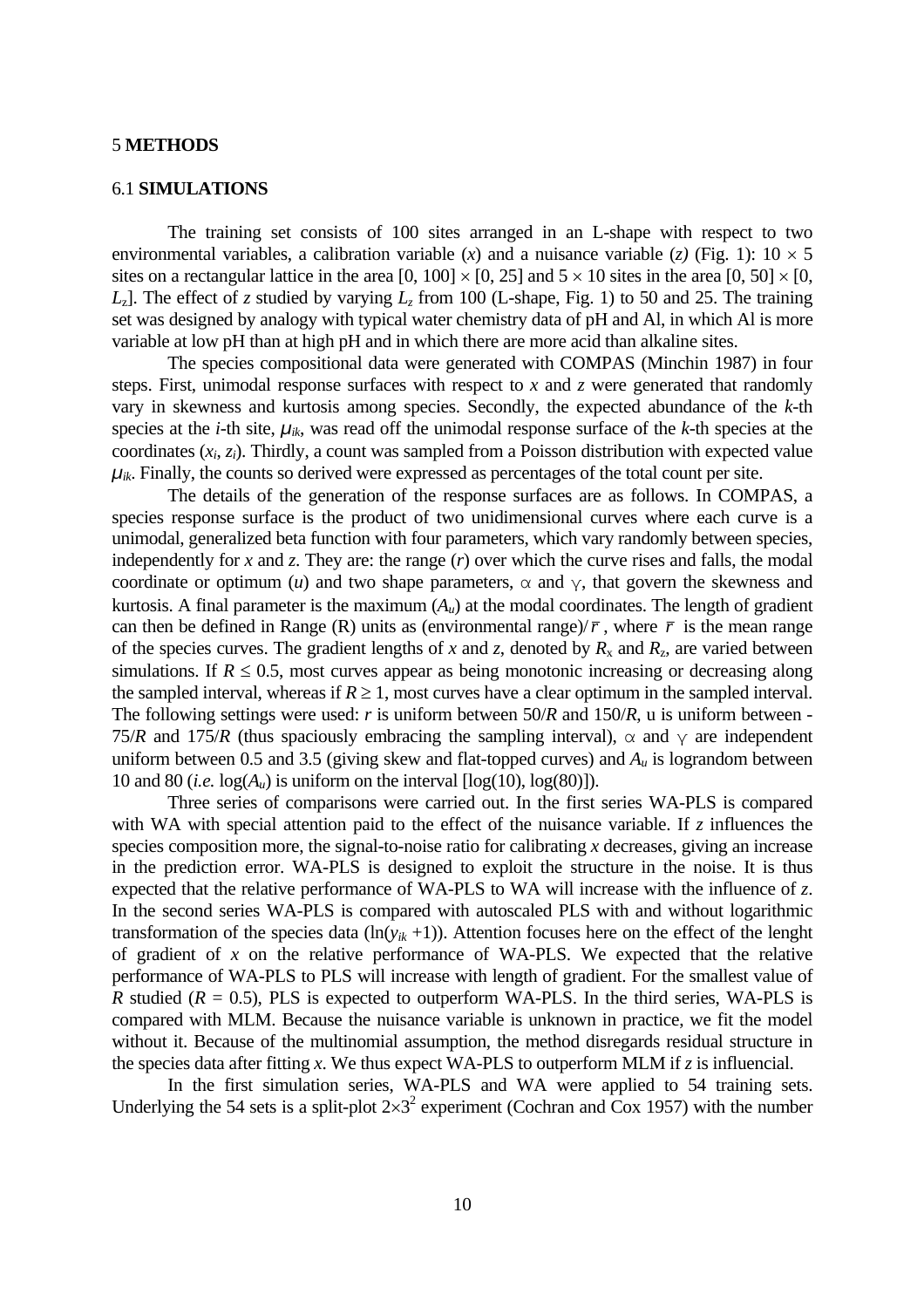of species  $(m)$  and the length of the calibration gradient  $R_x$  on whole plots and the influence of *z* (expressed as gradient length  $R_z$ ) on subplots. A whole plot is one independently simulated set of species parameters across the (*x*,*z*)-plane. Each whole plot is divided in three subplots by varying *Lz*. Species data sets were generated independently for each subplot. The levels of the factors are:  $m = 60$ , 150;  $R_x = 0.5$ , 1.0, 2.0;  $R_z = 0.25$ , 0.5, 1.0.  $R_x$  is adjusted by varying the average species range, while keeping the range of x equal to 100.  $R_z$  is adjusted by varying  $L_z$  ( $L_z$  = 25, 50 and 100), while keeping the average species range equal to 100. All factor combinations with  $m = 60$ were replicated four times, those with  $m = 150$  twice.

The second simlation series consists of the data of series 1, but is restricted to  $L<sub>z</sub> = 100$ . The two variants of PLS were carried out on these 18 data sets. In the third series MLM was applied to the 8 data sets of series 1 with  $m = 60$ ,  $R_x = 1$  and  $R_z = 0.25$  and 1.

 The performance of the calibration methods is measured by the standard error of prediction (SEP), defined as the root mean squared prediction error and estimated either from the training set by leave-one-out (*e.g.* Hastie and Tibshirani 1990) or from an independent test set. Three test sets were used. Test set A consists of 500 sites arranged on a  $100 \times 5$  rectangular lattice in the area  $[0, 100] \times [0, 25]$ . This is the area that is common to all training sets. Test set B also consists of 500 sites and is a five-times replication of the L-shaped training set. Test set B is used in the second series of comparisons in which all training sets have this shape. Test set C consists of 125 sites arranged on a  $25 \times 5$  rectangular lattice in the area [50, 75]  $\times$  [30, 100]. There are no training sites in this area. With test set C we explore the danger of hidden extrapolation relevant to the no-modern analogue problem in palaeoenvironmental reconstructions.

#### 6.3 **REAL DATA**

The methods were also applied to the Imbrie and Kipp (1971) data set collected to infer summer and winter sea-surface temperature (SST) and salinity from foraminifera in the CLIMAP program. The training set consists of 61 core top samples, most of them taken in the Atlantic Ocean between latitudes 60<sup>°</sup>N and 54<sup>°</sup>S, and contains 27 species of foraminifera. The abundance of each species is expressed as a percentage of the total count per core-top sample. Further details and the full data can be found in Imbrie and Kipp (1971).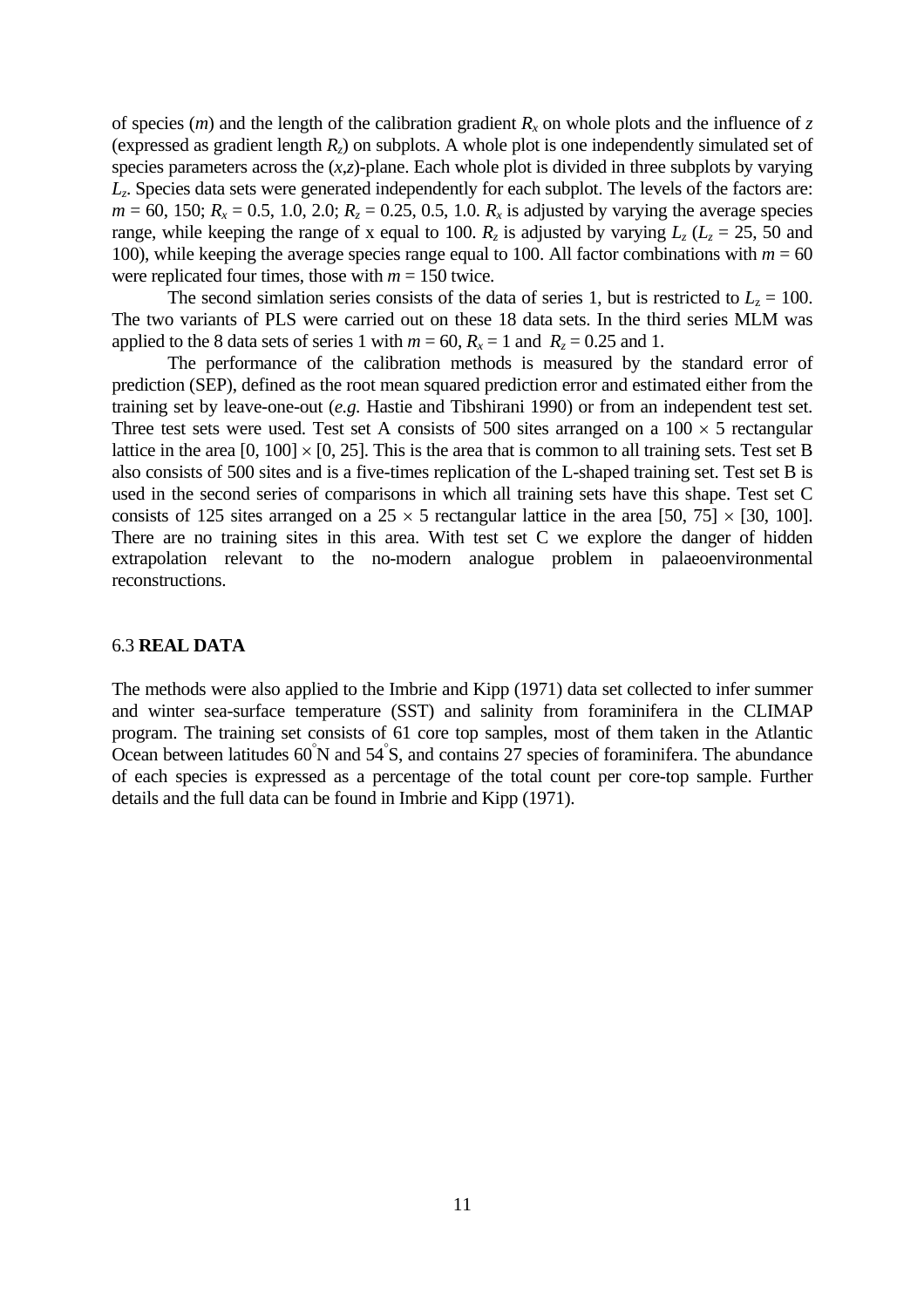# 6.5 **DATA ANALYSIS**

 In the training sets the number of species present in a site was always below 50. For weighted averaging methods, the number of species in a site is, however, not an appropriate statistic. For example, if there are three species present with abundances 100, 1, and 1, respectively, the first species takes nearly all the weight so that the effective number of species is close to 1. A good measure for this effective number is Hill's  $(1973a) N<sub>2</sub>$  measure of diversity, which is the reciprocal of Simpson's diversity index. We report the median and range of the effective numbers of species per site and of the effective number of occurrences per species (defined analogously). To further characterize the training sets in data-analytical terms, we carried out a detrended canonical correspondence analysis using the program CANOCO 3.1 (Ter Braak 1987-1990) with *x* as the only environmental variable. Detrending-by-segments was used. The length of gradient of the first axis of this analysis is the gradient length of *x* in SD-units (Hill and Gauch 1980). We also report the gradient length of the second, unconstrained axis, the first two eigenvalues ( $\lambda_1$  and  $\lambda_2$ ) and the percentage variance explained by the constrained axis (100)  $*\lambda_1$ /total inertia).

 PLS and WA-PLS were carried out using the program CALIBRATE (Juggins and ter Braak 1992). The Gaussian model in parametrization (18), *i.e.* MLM, was implemented using GENSTAT 5 (1987). The simulation results were analyzed by analysis of variance (ANOVA) with GENSTAT 5. Standard errors of prediction were transformed to natural logarithms prior to the analysis. Results are reported after backtransformation, i.e. as geometric means and coefficients of variation (CV) (Aitchison and Brown 1969). The standard error of differences of means of the ANOVA is backtransformed similarly to the coefficient of variation of a ratio (CVR). The tables of means that we report, contain significant effects as judged on the basis of the usual F-test at the 5% level. The relative performance of WA-PLS with respect to a method M, say, is expressed as the geometric mean of the ratio of the SEP of M to that of WA-PLS.

# 7 **RESULTS**

# 8.1 **SIMULATIONS**

# *Data summary*

 Fig. 2 shows typical examples of the relationship of species with the calibration variable *x* in the simulations with  $R_x = R_z = 1$ . With  $R_x = 1$ , the unimodal curves span, on average, 100 *x*units, as exemplified by Fig. 2b which rises and falls approximately between  $x=10$  and 110, but can be partly (Fig. 2d) or fully (Fig. 2a) truncated depending on the position of the mode of the response surface. The truncation at  $x = 50$  in Fig. 2c is an effect of the L-shaped site configuration; the mode of the species in Fig 2c lies at coordinates (78, 63) in Fig. 1. Thus, the scatter is due to both the nuisance variable *z* and the random noise.

 Tables 2 and 3 summarize the training sets in data-analytical terms. If the gradient lengths  $(R_x$  and  $R_z$ ) increase, the average curve width decreases. Each curve then covers fewer sites so that the effective number of occurrences per species (mean *ca.* 20) decreases (Table 2a,b). In the simulations with 60 species ( $m = 60$ ), the effective number of species per site is on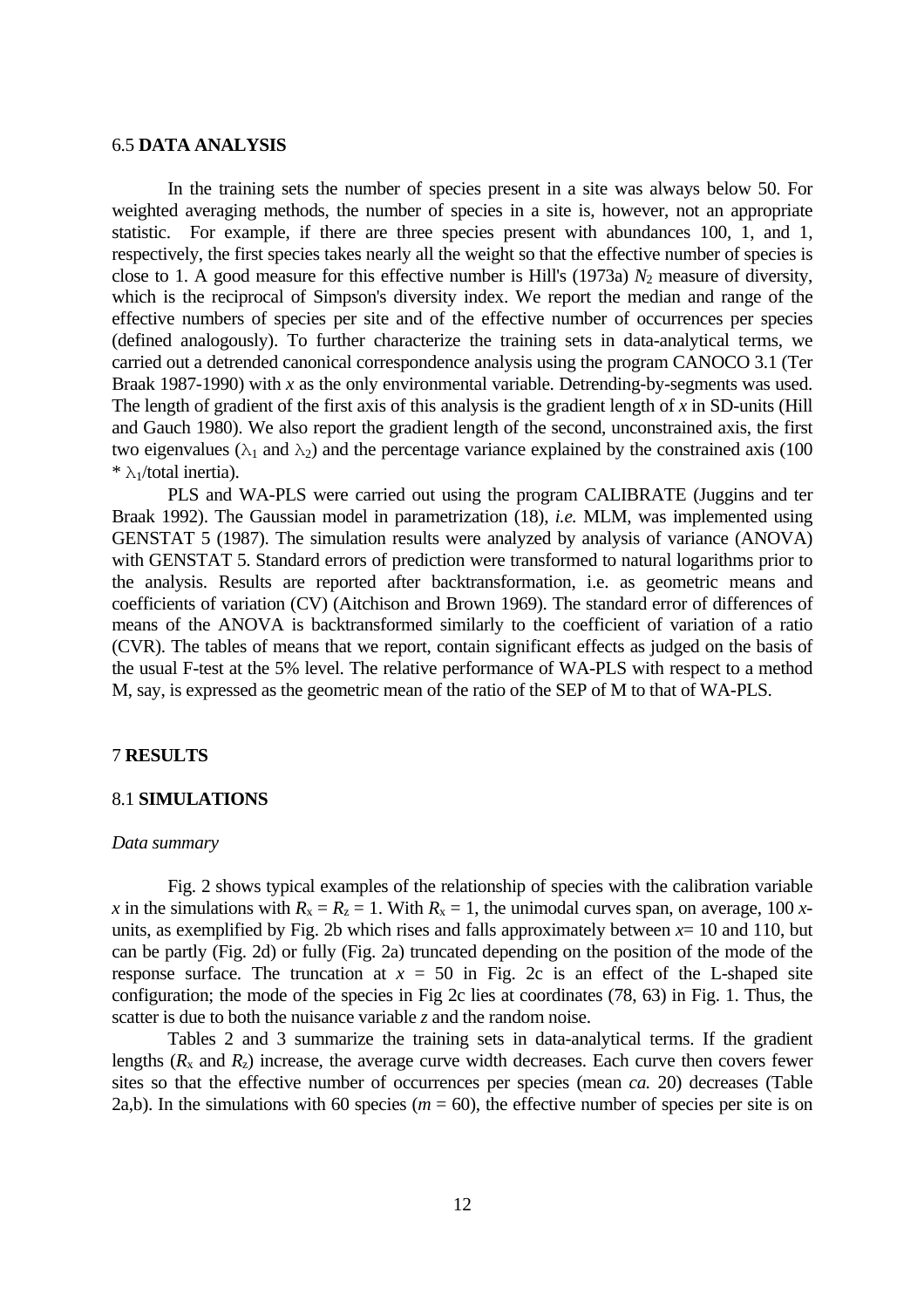average *ca.* 6. It depends most on  $R_x$  (Table 2c); the effect of  $R_z$  is minor. For  $m = 150$ , the effective number is about twice as large. As expected, the constrained first eigenvalue of the canonical correspondence analysis increases with  $R<sub>x</sub>$ , the unconstrained second eigenvalue increases with  $R_{\rm z}$  (Table 3). The length of the first gradient in SD-units increases with  $R_{\rm x}$  from *ca.* 2 SD to 8 SD. For  $m = 150$ , the length is on average 0.4 SD higher than for  $m = 60$ . The percentage variance explained by the calibration variable varies among training sets between 13 and 41%.

### *Simulation series 1: comparison of WA-PLS and WA*

 Fig. 3 shows for the example simulation data set of Table 1 and Fig. 2 how WA-PLS reduces the residuals. After extraction of the first component (*i.e.* in WA), the sites with large values of the nuisance variable  $(z)$  and average values for the calibration variable  $(x)$  have large negative residuals. Extraction of further components reduces the residuals and the structure therein (Figs 3b-3d). From Table 1, the optimal number of components is estimated as 7, giving a relative performance of WA-PLS with respect to WA of 2.37 (= 5.94/2.51) in the training set and of 2.14 ( $= 5.68/2.65$ ) in test set B.

 In simulation series 1, the SEP of WA-PLS as estimated by leave-one-out varies between 1.0 to 5.5 among the training sets, the geometric mean being 2.5. The SEP is thus, at most, 5% of the range of the calibration variable. The effects of the design variables, as detected by ANOVA, are as follows. The SEP decreases by a factor of *ca.* 2 with both the number of species and the length of the calibration gradient (Tables 4a and 4c). The length of the nuisance variable has a minor effect  $(< 12\%)$  (Table 4b). The optimal number of components varies between 2 and 10 (the maximum, attained once, in our simulations) with an average of 6. WA (*i.e.* 1-component WA-PLS) thus never performed best as assessed by the SEP. For a short nuisance gradient the optimal number is two smaller than for a long one  $(P<0.03)$ . The optimal number is quite variable. The coefficient of variation among replications with the same species parameters is 30%.

 The relative performance of WA-PLS with respect to WA as based on their SEP's is about 2.0 and was influenced little by the length of the calibration gradient. The length of the nuisance gradient had little effect on the relative performance as well, except for a short calibration gradient. If  $R_x$  is 0.5, the relative performance increases with  $R_z$  (Table 4d). Similar values and trends were found in the test set A. The poor performance of WA for a short calibration and a long nuisance gradient ( $R_x = 0.5$  and  $R_z = 1.0$ ) is largely due to bias. In this instance the bias in the WA-predictor in the interval [0,25] in test set A is a large as 11!

 With test set C the prediction error in no-analogue situations (extrapolation) is explored. The extrapolation is less severe for  $R<sub>z</sub> = 1.0$ . The standard error of prediction decreases correspondingly with  $R_z$  from 14 to 7 (Table 5). The predictions for set C may thus be unacceptably bad, thus highlighting the importance of the no-analogue problem. In the very bad cases ( $R_z = 0.25$ ), WA-PLS performs worse than WA (rp = 0.63). If  $R_z = 0.5$  and 1.0, the relative performances are on average 1.16 and 2.23, respectively, and decrease with  $R<sub>x</sub>$ . It appears that WA-PLS deteriorates quicker than WA with increasing extrapolation.

### *Simulation series 2: comparison of WA-PLS and PLS*

The comparison is based on all L-shaped training sets with  $R_z = 1.0$  and test sets B and C.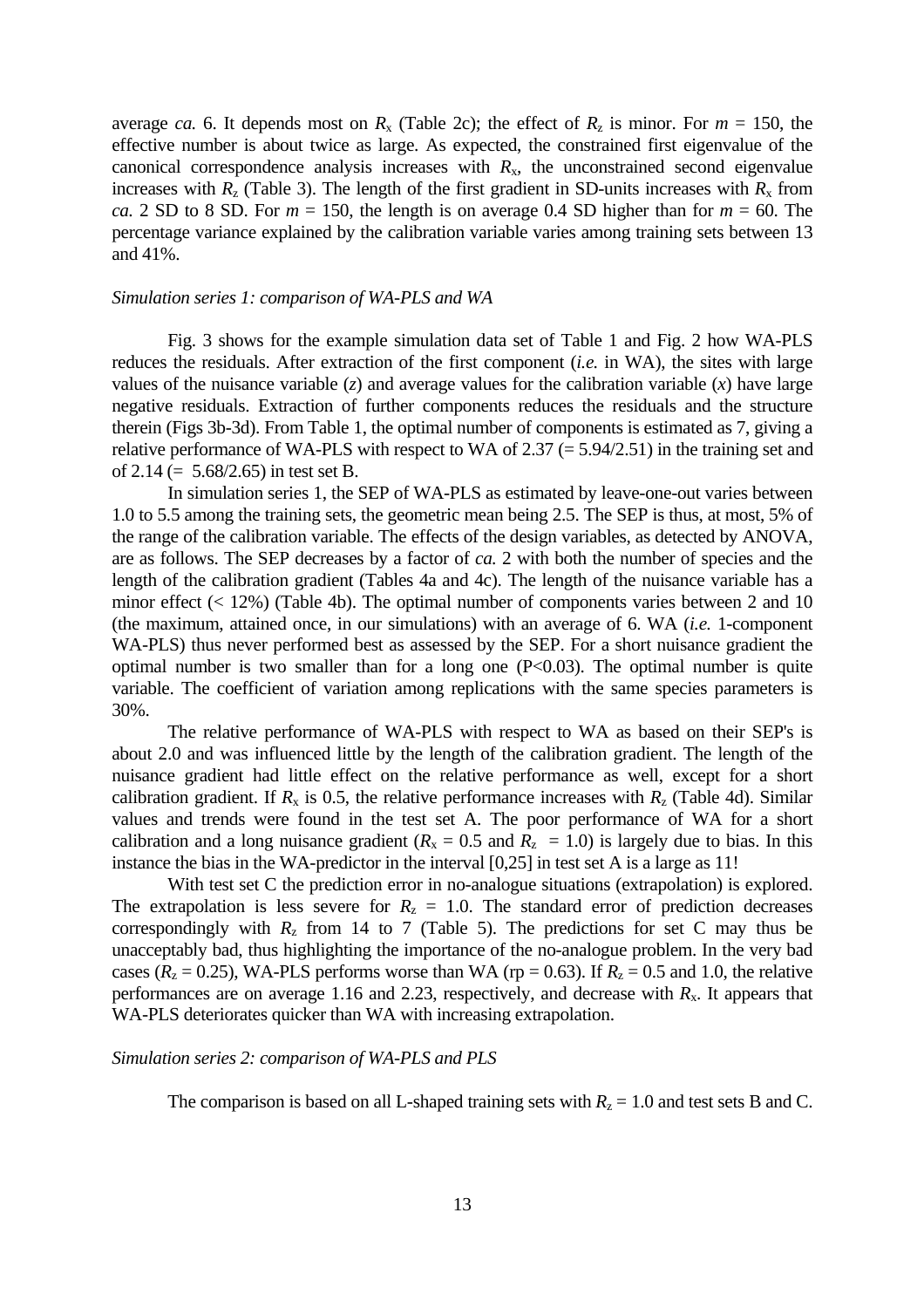The variants of PLS (with and without logarithmic transformation) did not differ significantly in performance. We report the relative performance with respect to untransformed PLS only. In test set B, WA-PLS outperformed PLS in all cases, except one in which the SEP's were about equal. The geometric mean of the relative performances of WA-PLS compared to PLS is 1.33. The relative performance increases with the length of the calibration gradient and the number of species (Table 6). The optimal number of components did not differ much between methods. WA-PLS performed marginally better under extrapolation: the relative performance in test set C was 1.15 ( $CV = 8\%$ ), which is just significantly different from 1 at the 10% level. The length of the calibration gradient and the number of species have no significant effect on the relative performance in test set C.

 It is interesting to see how far the SEP, as estimated from the training set by leave-oneout, is a good estimator of the real SEP. For this, we compared the leave-one-out SEP with the SEP as estimated from test set B (which has the same distribution as the training set). To our initial surprise, the leave-one-out estimator gave an overestimation of 7% of the real SEP ( $CV =$ 3%, P<0.05) for both WA-PLS and PLS. We could have known better: Hastie and Tibshirani (1990) proved that the leave-one-out SEP is overpessimistic for all biased regression methods. The overpessimism is apparently greater than the optimism introduced by the cross-validatory choice of the optimal number of components.

### *Simulation series 3: comparison of WA-PLS and MLM*

 Assessed by the SEP in test set A, WA-PLS outperforms MLM for a long nuisance gradient  $(R_z = 1)$ , and performs about equally well if the nuisance gradient is short (Table 7). The extra inverse regression step in MLM improves the results a little. With extrapolation (set C), WA-PLS performs significantly better if  $R_z = 1$ , but worse (P<0.07) if  $R_z = 0.25$ . We experienced convergence problems in prediction with MLM. A good initial estimate is needed for which we used perturbated true values (in practice one could use the WA-PLS estimate). In one case of  $R_z$  $= 0.25$ , the iterations nevertheless diverged for some sites in test set C. This case was treated as a missing value in Table 7b.

#### 8.3 **REAL DATA**

Table 8 summarizes the Imbrie and Kipp (1971) data. The effective numbers of species per site are similar to those in the simulation data. The gradient length of *ca.* 4 SD of summer and winter sea-surface temperature (SST) demonstrates the unimodal nature of the abundance data. For salinity the gradient length is smaller. In comparison with the simulation data, the secondary gradient is short. Summer and winter SST are highly correlated  $(r = 0.97)$  and their correlation with salinity is *ca.* 0.7. A detrended canonical correspondence analysis of the species with all three as explanatory variables gives the eigenvalues 0.75, 0.13 and 0.01. The fourth, unconstrained axis has a small eigenvalue ( $\lambda_4 = 0.05$ ). These results demonstrate the essential one-dimensionality of these data. Thus, seasonality (Summer - Winter SST) does not have a strong signal in the abundance data.

 Table 9 shows the RMSE and, if available, the leave-one-out SEP for various methods. The optimum number of components in WA-PLS is 3 for all three variables. On the basis of the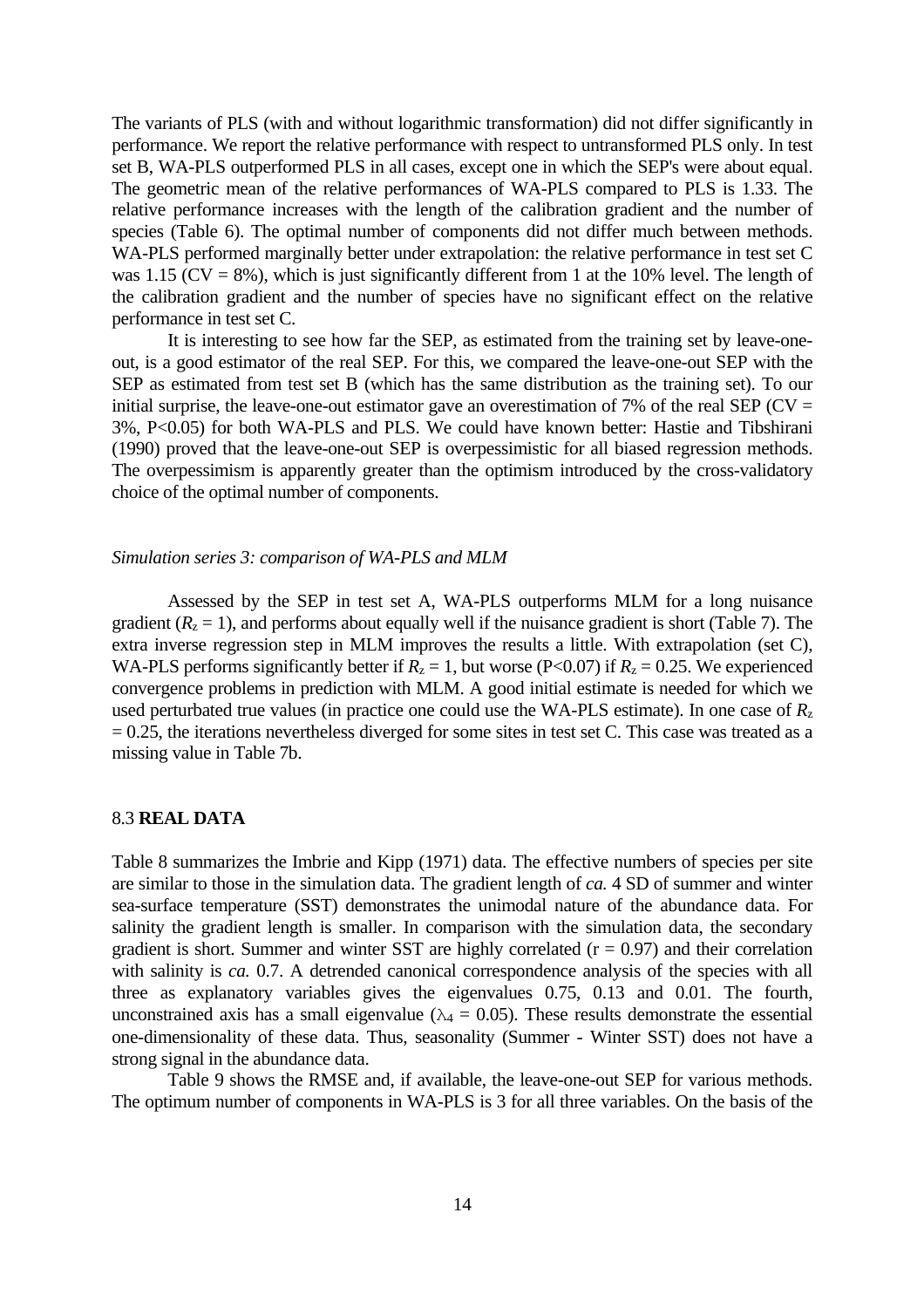SEP, the relative performance of WA-PLS with respect to WA is 1.22, 1.48 and 1.13 for summer SST, winter SST and salinity, respectively. Fig. 4 shows the predicted values and prediction residuals for winter SST after 1 (WA) and 3 components. The curvature in Fig 5a (WA) is largely removed after extraction of three components. The bias that WA gives in the range 3 - 15°C is diminished after extracting 3 components. The residuals after three components still show structure, but taking more than three components increases the prediction error. The plot of the first two components of WA-PLS (Fig. 5) shows a parabolic relation that is well known from correspondence analysis (arch or Guttman effect; Greenacre 1984). Apparently the arch effect is exploited in WA-PLS to improve the prediction. The optimum number of components in PLS is higher than in WA-PLS for summer SST and winter SST. Despite the low RMSE, the SEP of PLS is higher than that of WA-PLS, most notably for winter SST. Despite its sophistication, MLM performs slightly worse than WA-PLS.

 For the remaining six methods, applied by other authors, we have no leave-one-out SEP's available. This complicates the comparison with the previous methods. Following Ter Braak and van Dam (1989), Birks (unpubl.) fitted, for all species, Gaussian logit curves to each calibration variable in turn. With respect to winter SST, for example, 21 of the 27 species showed a significant optimum, 3 species showed a significantly increasing sigmoid logit curve, one species a significantly decreasing curve and 2 species showed no significant relation. Subsequently, winter SST was reconstructed for each training site from its abundance data by maximum likelihood with use of the fitted curves (with the help of a special-purpose numerical optimization program incorporated in WACALIB; Line and Birks 1990) and by weighted averaging with use of the estimated optima or estimated optima and tolerances (Ter Braak and van Dam 1989, Birks *et al.* 1990a). The latter method, WA<sub>tol</sub> calibration, uses the squared tolerance to downweight a species with a large curve width (more specifically, in the weighted average (17), each abundance value  $y_{ik}$  is replaced by  $y_{ik}/w_k^2$ ). Surprisingly, the ML calibration variant is outperformed by the weighted averaging variants. None of them is expected to outperform WA-PLS in terms of SEP. Imbrie and Kipp (1971) applied a form of principal components analysis, called Q-mode factor analysis (QFA; Klovan and Imbrie 1971), to the abundance data and regressed the calibration variables on to the first four components in both a linear and a quadratic model. Roux (1979) replaced the factor analysis by correspondence analysis and used forward selection in the subsequent linear regression on the components. The RMSE's for these methods are corrected for the number of parameters in the regression phase of the model, but disregard the random nature of the components and the selection process. For these data, Roux's correspondence analysis regression outperforms Imbrie and Kipp's method and ranks with WA-PLS among the best. Being an ancestor to WA-PLS this is no surprise, especially for a data set in which the first correspondence analysis axis is so highly correlated with the calibration variables.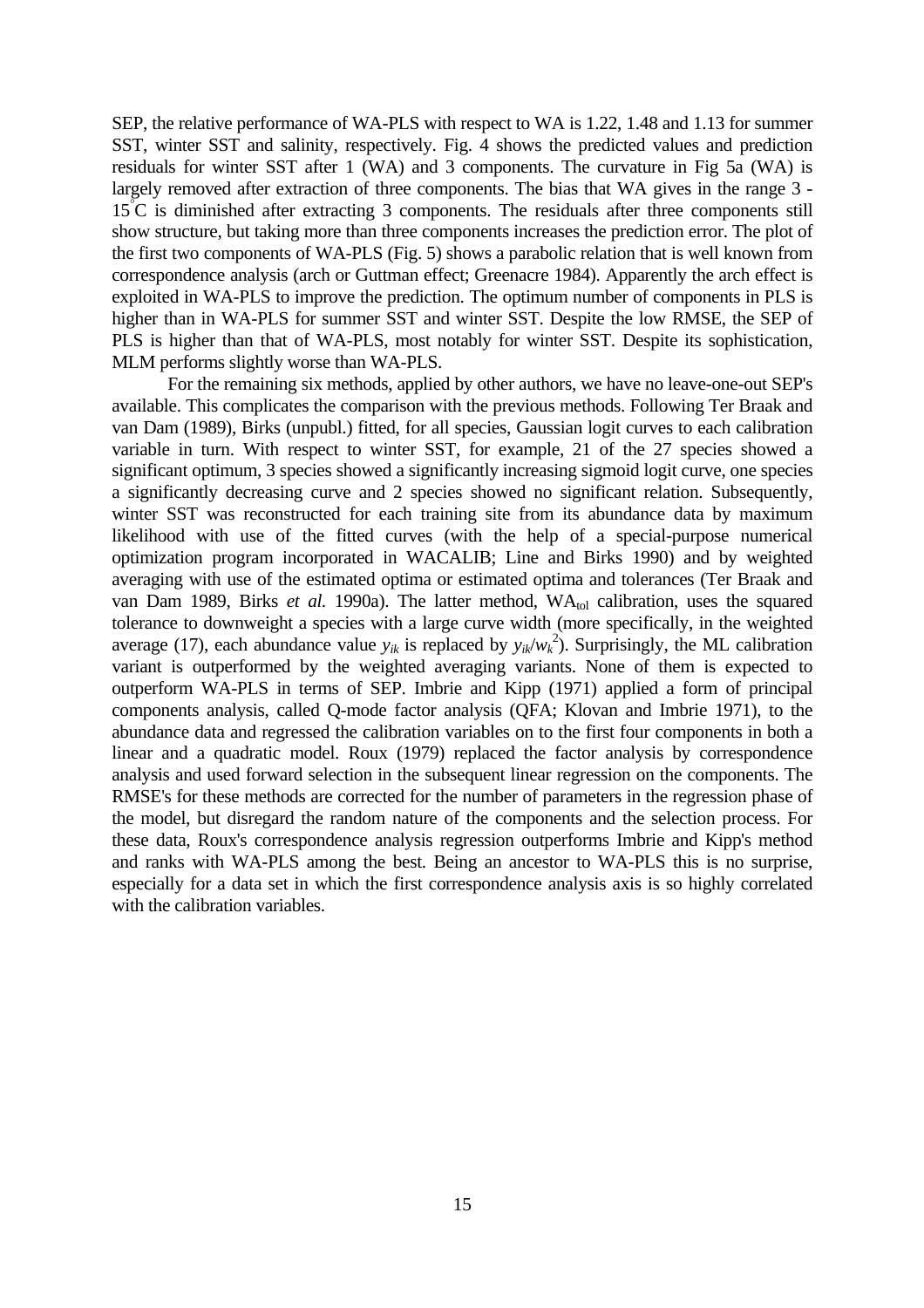# 9 **DISCUSSION**

 The simulations and the real data show that, for compositional data, WA-PLS is a better species-environment calibration method than either WA or PLS. It performs equally well or, if there are secondary gradients, better than MLM, the maximum likelihood method based on the equitolerance Gaussian model for multinomial data. In cases where no modern analogues exist (hidden extrapolation), all methods perform poorly and no uniform winner emerges. For very strong extrapolation, WA may perform better than WA-PLS.

 We expected that PLS would outperform WA-PLS for short gradients. But the simulations show good a performance for WA-PLS even for the shortest gradient length tested (0.5 Range units, *ca.* 2 SD units). Apparently, WA-PLS is well-suited for compositional data.

 Another expectation was that the relative performance of WA-PLS to simple WA would increase with the importance of the nuisance gradient. In the simulations, however, this relation was barely visible, except for short primary gradients. In hindsight, the result is not so surprising. The expectation was formulated on the assumption that WA-PLS would not improve WA in a system governed by a single environmental variable. But, this assumption proved to be false. In one-dimensional simulations (Ter Braak and Juggins 1993), WA-PLS also improves WA in that it corrects the edge effects (and related non-linear distortions) that occur in WA. In these cases, both WA-PLS and correspondence analysis yield components that are polynomials of the first (*e.g.* Fig. 5), an phenomenon known as the Guttman effect (Greenacre 1984) or arch effect (Hill and Gauch 1980). The higher components achieve a non-linear rescaling of the first component, *i.e.* of the simple weighted average estimate. Apparently, Ter Braak and van Dam (1989) were wrong in believing that those 'spurious' axes of a correspondence analysis were useless for prediction. However, in noisy data sets little can be gained. Ter Braak and Juggins (1993) varied the amount of qualitative noise in simulations by randomly replacing abundance values by zeroes. If the probability thereof is increased to 75%, the gain of WA-PLS over WA vanishes. Only if the noise is highly structured, as in our simulations, does the gain of WA-PLS over WA continue.

 It might be useful to combine (non)linear regression and WA-PLS. In pollution studies, a major part of the information could come from the total abundance and number of species. In other studies one might ask whether one needs the full species assemblage for calibration or whether a summary statistic, like the diversity or total biomass, would suffice. Such problems ask for a combination of regression and WA-PLS. The natural approach to this problem is first to fit the regression followed by a WA-PLS in which the components are restricted to be orthogonal to the regressor variables of the first step. In this approach it would be unnatural if the implicit site weights would differ among the steps. With unequal weights, what would orthogonality mean?. One therefore needs to make the weights equal, preferably, by transforming the WA-PLS data to compositions.

 Would knowledge of other environmental variables than the one of interest have helped to reduce the prediction error? In practice such nuisance variables are typically known in the training set only and should be estimated during reconstruction. This requires simultaneous calibration of several variables by classical multivariate calibration. Brown (1982) and Lorber *et al.* (1987) argue that this has no advantage over inverse regression for multivariate linear models with normal error. But does this carry through to nonlinear, unimodal models with Poisson or multinomial error? In attempts to develop practical methods for joint calibration based on the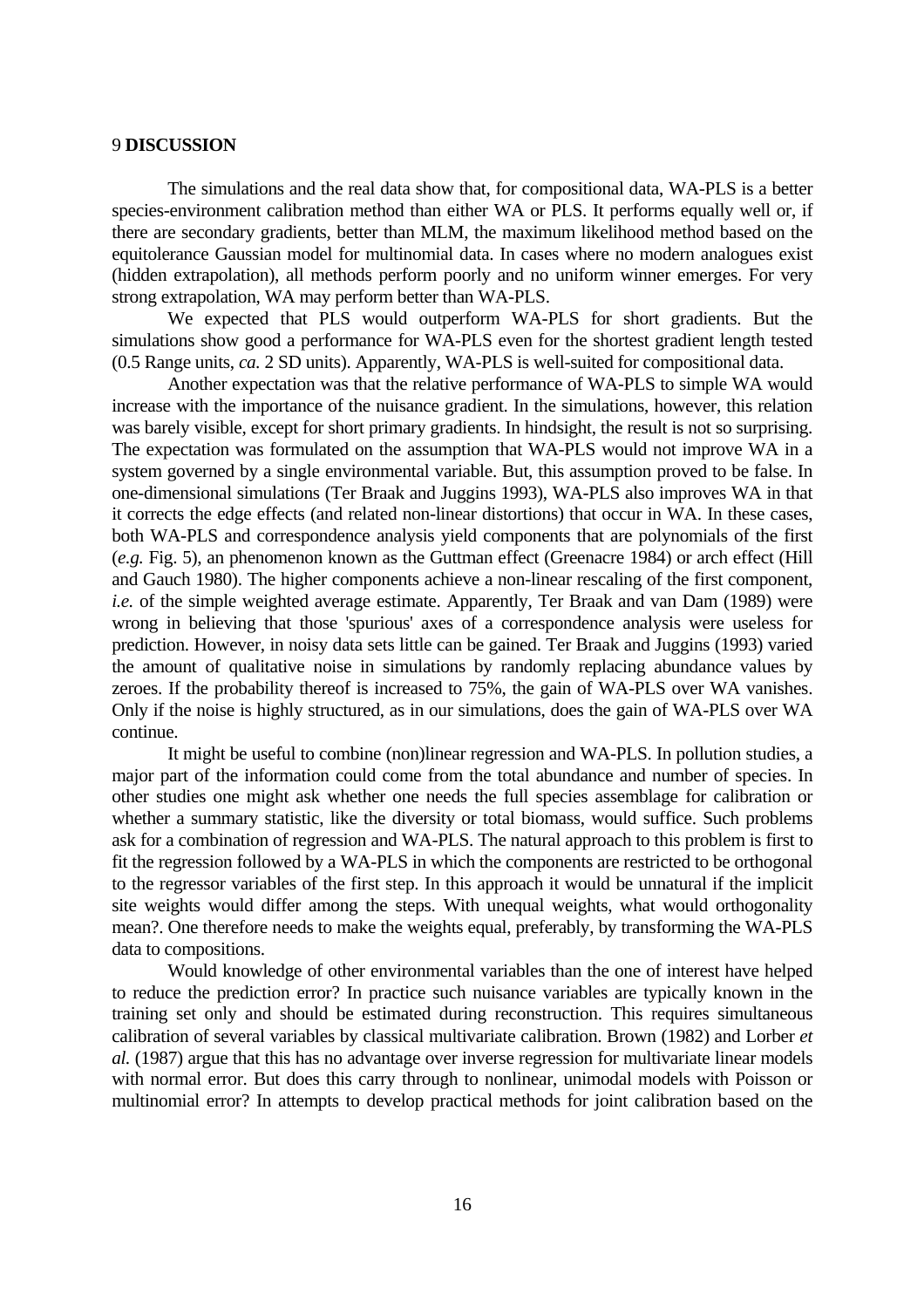Gaussian model (14), we considered the utility of canonical correspondence analysis, which is an approximation to this model (Ter Braak 1986, 1988). Classical calibration with (full-rank) canonical correspondence analysis amounts to a multivariate linear regression of the columns of  $Y^*$  (5) on the environmental variables transformed as  $x^*$  in (5). Turning this classical calibration model upside down leads to an inverse regression of  $x^*$  on  $Y^*$ , but would fail because of multicollinearity problems. WA-PLS is the inverse regression approach that guards against this. It remains to be seen whether joint calibration has advantages in the original Gaussian model  $(14) - (18)$ .

 We see no advantage in using the multivariate version of PLS or WA-PLS (PLS2 and WA-PLS2, respectively) for joint calibration of environmental variables; it is a form of inverse regression, albeit multivariate, instead of being a form of multivariate classical calibration. Perhaps WA-PLS2 has advantages in multiple discriminant problems that use species composition data.

 As the simulations show, the theoretical advantages of maximum likelihood calibration based on (18) are outweighed by the disadvantages of the assumptions of a multinomial distribution and the rigid functional form of the response functions. The development of generalized linear mixed models and generalized estimation equations (Shall 1991; Engel and Keen 1992) may alleviate the multinomial assumption and allow the use of the residual correlations among species caused by unknown nuisance variables. Moreover, spline models (Hastie and Tibshirani 1990) may allow less rigid functional forms. Until the time that such sophisticated methods mature and demonstrate their power for species-environment calibration, WA-PLS is recommended as a simple and robust alternative.

# 11 **ACKNOWLEDGEMENTS**

We would like to thank Margriet Stapel and Ajos A. M. Jansen for comments. Part of the work reported here was conducted while S.J. was in receipt of a Royal Society Fellowship (UK).

### 13 **REFERENCES**

- Aitchison, J. & J. A. C. Brown, 1969. The Lognormal Distribution. Cambridge University Press, Cambridge.
- Anderson J. A., 1984. Regression and ordered categorical variables. J. R. Statist. Soc. B 46: 1-30.
- Bartlein P. J. & T. Webb, 1985. Mean July temperature at 6000 yr B P. in Eastern North Ammerica: regression equations from fossil-pollen data. Syllogeus 55: 301-342.
- Battarbee R. W., 1984. Diatom analysis and the acidification of lakes. Phil. Trans. R. Soc. Lond. B 305: 451-477.
- Birks H. J. B., J. M. Line, S. Juggins, A. C. Stevenson & C. J. F. Ter Braak, 1990a. Diatoms and pH reconstruction. Phil. Trans. R. Soc. Lond. B 327: 263-278.
- Birks, H. J. B., S. Juggins & J. M. Line, 1990b. Lake surface-water chemistry reconstructions from palaeolimnological data. In: The Surface Waters Acidification Programme (Ed. B. J. Mason), pp. 301-313. Cambridge university Press, Cambridge.
- Brown P. J., 1982. Multivariate calibration. J. R. Statist. Soc. B 44: 287-321.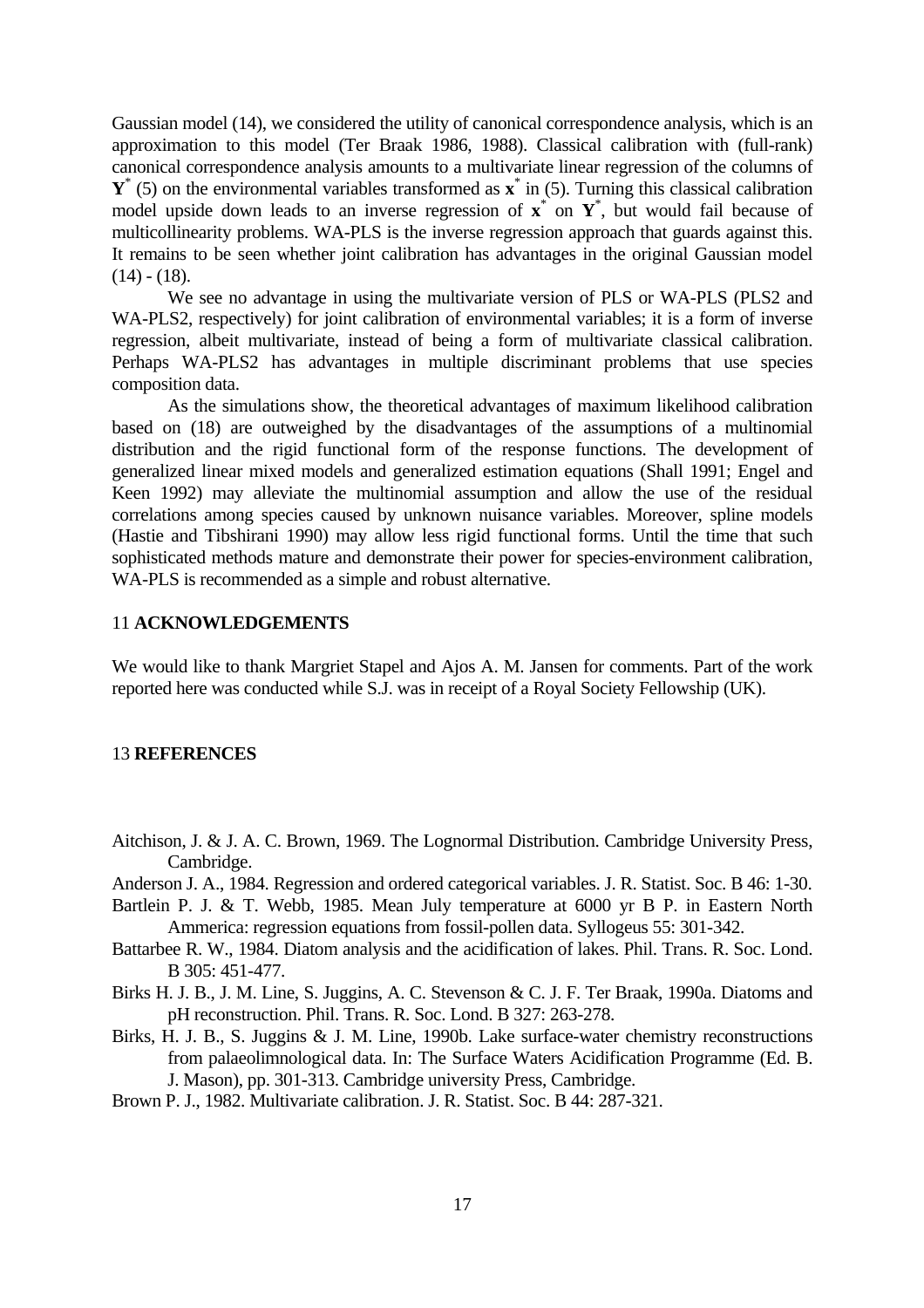- Cumming B. F., J. P. Smol & H. J. B. Birks, 1991. The relationship between sedimentary chrysophyte scales (Chrysophyceae and Synurophyceae) and limnological characteristics in 25 Norwegian lakes. Nord. J. Bot. 11: 231-241.
- Cochran, W.G., Cox, G.M. 1957. Experimental designs (2nd Edition). Wiley (New York).
- COHMAP Members, 1988. Climatic changes of the last 18,000 years: observations and model simulations. Science 241: 1043-1052.
- Dixit S. S., A. S. Dixit & J. P. Smol, 1989. Relationship between chrosophyte assemblages and environmental variables in seventy-two Sudbury lakes as examined by canonical correspondence analysis (CCA). Can. J. Fish. Aquat. Sci. 46: 1667-1676.
- Dixit S. S., A. S. Dixit & J. P. Smol, 1991. Multivariable environmental inferences based on diatom assemblages from Sudbury (Canada) lakes. Freshwater Biology 26: 251-266.
- Dixit S. S., J. P. Smol, J. C. Kingston & D. F. Charles, 1992. Diatoms: powerful indicators of environmental change. Environmental Science and Technology 26: 23-33.
- Engel B. & A. Keen, 1993. A simple approach for the analysis of generalized linear mixed models. Statist. Neerl. 47: 00-00.
- Fritz S. C., S. Juggins, R. W. Battarbee & D. R. Engstrom, 1991. Reconstruction of past changes in salinity and climate using a diatom-based transfer function. Nature 352: 706-708.
- Gasse F. & F. Tekaia, 1983. Transfer functions for estimating paleoecological conditions (pH) from East African diatoms. Hydrobiologia 103: 85-90.
- GENSTAT 5 Committee, 1987. GENSTAT 5 Reference manual. Clarendon Press, London.
- Goodman L. A., 1986. Some useful extensions of the usual correspondence analysis approach and the usual log-linear models approach in the analysis of contingency tables. Int. Stat. Rev. 54: 243-309.
- Goodman L. A., 1991. Measures, models and graphical displays in the analysis of crossclassified data. J. Amer. Stat. Assoc. 86: 1085-1138.
- Greenacre M. J., 1984. Theory and applications of correspondence analysis. Academic Press, London.
- Hall R. I. & J. P. Smol, 1992. A weighted-averaging regression and calibration model for inferring total phosphjorus concentration from diatoms in British Columbia (Canada) lakes. Freshwater Biology 27: 417-434.
- Hastie T. & R. Tibshirani, 1990. Generalized Additive Models. Chapman and Hall, London.
- Hill M. O., 1973a. Diversity and evenness: a unifying notation and its consequences. Ecology 54: 427-432.
- Hill M. O., 1973b. Reciprocal averaging: an eigenvector method of ordination. J. Ecol. 61: 237-249.
- Hill M. O., 1974. Correspondence analysis: a neglected multivariate method. Applied Statistics 23: 340-354.
- Hill M. O., 1982. Correspondence analysis. Encyclopedia of Statistical Sciences 2: 204-210.
- Hill M. O. & H. G. Gauch, 1980. Detrended correspondence analysis, an improved ordination technique. Vegetatio 42: 47-58.
- Ihm P. & H. van Groenewoud, 1984. Correspondence analysis and Gaussian ordination. Compstat Lectures 3: 5-60.
- Imbrie, J. & N. G. Kipp, 1971. A new micropaleontological method for quantitative paleoclimatology: application to a late Pleistocene Caribbean core. In: The late Cenozoic glacial ages (Ed. K. K. Turekian), pp. 77-181. Yale University Press, New Haven.
- Jongman R. H. G., C. J. F. ter Braak & O. F. R. van Tongeren, 1987. Data analysis in community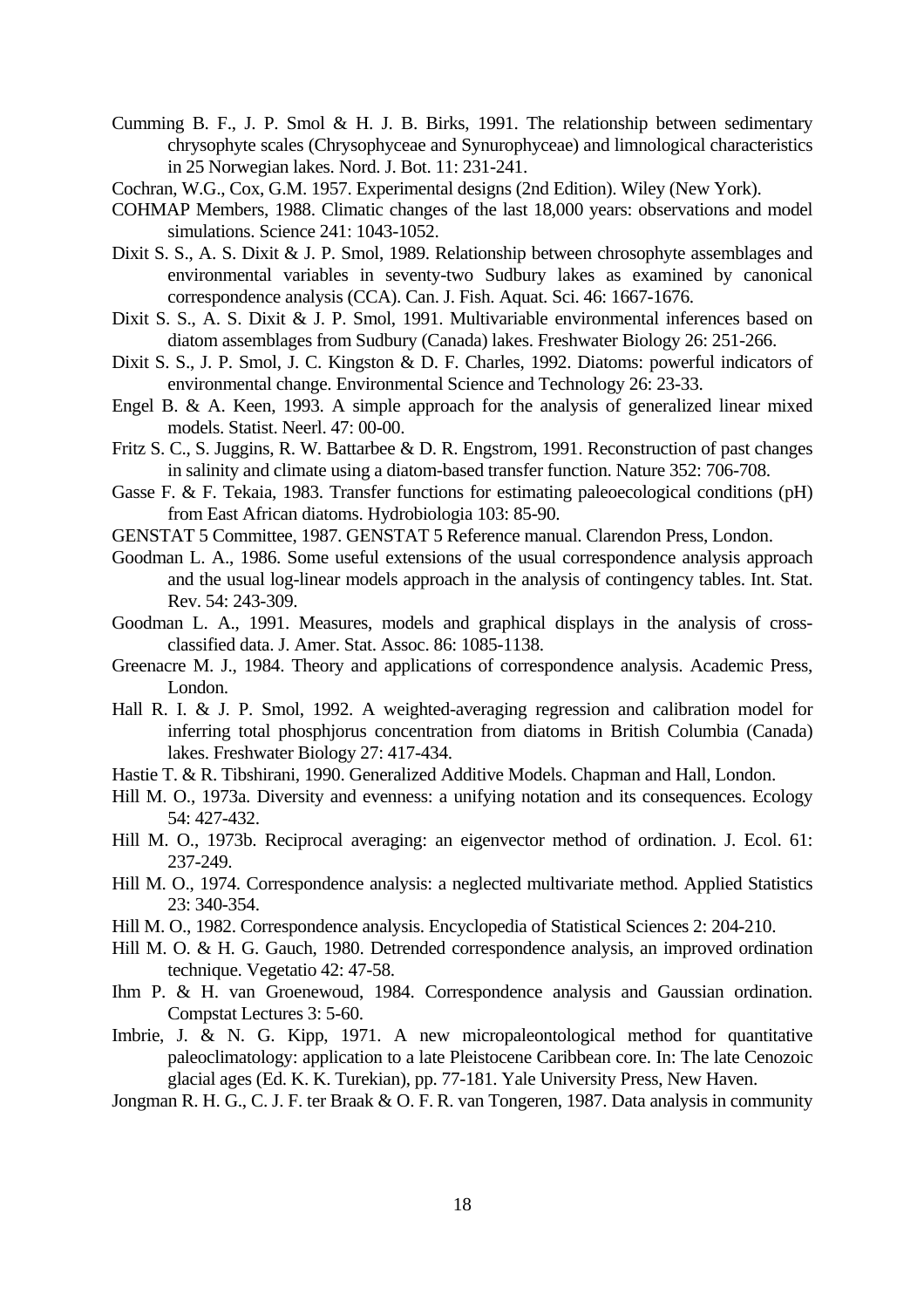and landscape ecology. Pudoc, Wageningen.

- Juggins S. & C. J. F. ter Braak, 1992. CALIBRATE a program for species-environment calibration by [weighted-averaging] partial least squares regression. Environmental Change Research Centre, University College, London.
- Klovan J. E. & J. Imbrie, 1971. An algorithm and FORTRAN-IV program for large scale Qmode factor analysis and calculation of factor scores. Math. Geol. 3: 61-67.
- Line J. M. & H. J. B. Birks, 1990. WACALIB version 2.1 a computer program to reconstruct environmental variables from fossil assemblages by weighted averaging. J. Paleolimn. 3: 170-173.
- Lorber A., L. E. Wangen & B. R. Kowalski, 1987. A theoretical foundation for the PLS algorithm. J. Chemometrics 1: 19-31.
- Martens H. & T. Naes, 1989. Multivariate calibration. Wiley, Chichester.
- McCullagh P. & J. A. Nelder, 1989. Generalized linear models (2nd Edition). Chapman and Hall, London.
- Minchin P. R., 1987. Simulation of multidimensional community patterns: towards a comprehensive model. Vegetatio 71: 145-156.
- Odum E. P., 1971. Fundamentals of Ecology (3rd Edition). W.B. Saunders Company, Philaelphia.
- Oksanen J., E. Laara, P. Huttunen & J. Merilainen, 1988. Estimation of pH optima and tolerances of diatoms in lake sediments by the methods of weighted averaging, least squares and maximum likelihood, and their use for the prediction of lake acidity. J. Paleolimn. 1: 39-49.
- Osborne C., 1991. Statistical calibration: a review. Int. Statist. Rev. 59: 309-336.
- Roux M., 1979. Estimation des paléoclimats d'apres l'ecologie des foraminifès. Cahiers de l'Analye des Données 4: 61-79.
- Shall R., 1991. Estimation in generalized linear models with random effects. Biometrika 78: 719- 728.
- Sloan L. C. & E. J. Barron, 1992. A comparison of Eocene climate model results to quantified paleoclimate interpretations. Palaeogeography, Palaeoclimatology, Palaeoecology 93: 183-202.
- Spellerberg I. F., 1991. Monitoring ecological change. Cambridge University Press, Cambridge.
- Stone M. & R. J. Brooks, 1990. Continuum regression: cross-validated sequentially constructed prediction embracing ordinary least squares, partial least squares and principal components regression. J. R. Statist. Soc. B 52: 237-269.
- Ter Braak C. J. F., 1985. Correspondence analysis of incidence and abundance data: properties in terms of a unimodal reponse model. Biometrics 41: 859-873.
- Ter Braak C. J. F., 1986. Canonical correspondence analysis: a new eigenvector technique for multivariate direct gradient analysis. Ecology 67: 1167-1179.
- Ter Braak C. J. F., 1987-1990. CANOCO a FORTRAN program for CANOnical Community Ordination. Microcomputer Power, Ithaca, NY, USA.
- Ter Braak, C. J. F., 1988. Partial canonical correspondence analysis. In: Classification and related methods of data analysis (Ed. H. H. Bock), pp. 551-558. North-Holland, Amsterdam.
- Ter Braak C. J. F. & L. G. Barendregt, 1986. Weighted averaging of species indicator values: its efficiency in environmental calibration. Math. Bio. 78: 57-72.
- Ter Braak C. J. F. & S. Juggins, 1993. Weighted averaging partial least squares regression (WA-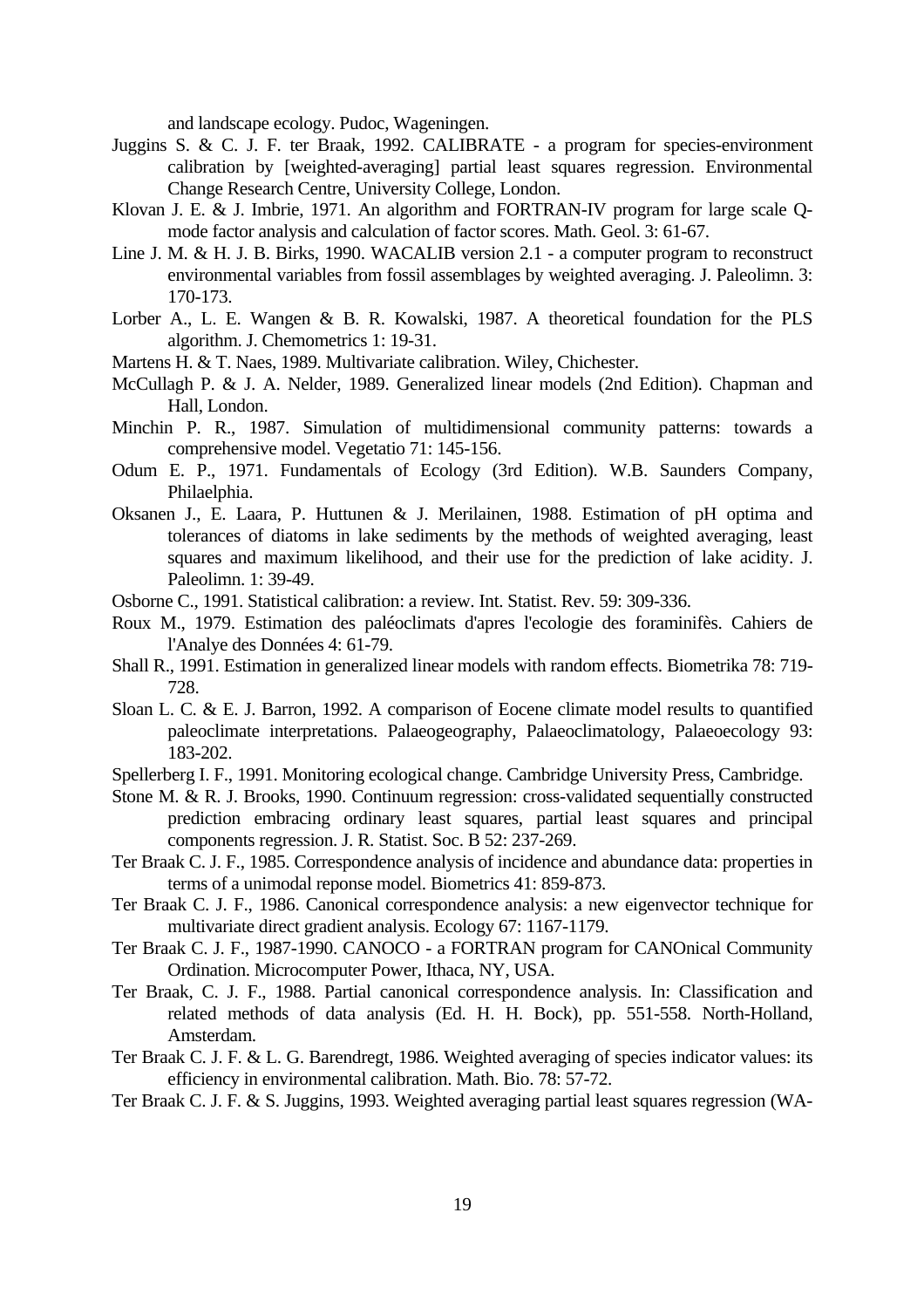PLS): an improved method for reconstructing environmental variables from species assemblages. Hydrobiologia (in press).

- Ter Braak C. J. F. & C. W. N. Looman, 1986. Weighted averaging, logistic regression and the Gaussian response model. Vegetatio 65: 3-11.
- Ter Braak C. J. F. & H. van Dam, 1989. Inferring pH from diatoms: a comparison of old and new calibration methods. Hydrobiologia 178: 209-223.
- Walker I. R., R. J. Mott & J. P. Smol, 1991. Allerød Younger Dryas lake temperatures from midge fossils in Atlantic Canada. Science 253: 1010-1012.
- Walker I. R., J. P. Smol, D. R. Engstrom & H. J. B. Birks, 1991. An assessment of Chironomidae as quantitative indicators of past climatic change. Canadian Journal of Fisheries and Aquatic Sciences 48: 975-987.
- Whittaker R. H., S. A. Levin & R. B. Root, 1973. Niche, habitat and ecotope. Amer. Natur. 107: 321-338.
- Whitton B. A. & E. F. S. Rott, 1991. Use of algae for monitoring rivers. Inst. Botanik, Wien.
- Wold S., A. Ruhe, H. Wold & W. J. Dunn III, 1984. The collinearity problem in linear regression: the partial least squares (PLS) approach to generalized inverses. SIAM J. Sci. Stat. Comput. 5: 735-743.

# 15 **APPENDIX**

THEOREM: The solution of WA-PLS can be obtained from a PLS program by preprocessing **Y** and **x** by (5) for an **R**-centred **x** and by postprocessing the results by (6).

For the proof we need the

LEMMA: The centring constraint on **u** in criterion (4) of WA-PLS is automatically fulfilled by **R**-centring **x** as a preprocessing step.

PROOF of the LEMMA: For an **R**-centred **x** (**1**'**R**  $\bf{x}$  = 0), **t**'**Rx**, the numerator of the criterion (4), is invariant under translation of  $t = \mathbf{R}^{-1}$ **Yu**, and thus under translation of the weights **u**, whereas the minimum of the denominator is attained for centred **u**; hence the criterion (4) is maximized for centred **u**.

PROOF of the THEOREM: The proof is by inserting the transformation (5) in criterion (2) of PLS and rewriting it in the form of criterion (4) of WA-PLS. For the denominator of (2) we have, with (6),  $\mathbf{b}'\mathbf{b} = \mathbf{u}'\mathbf{K}\mathbf{u}$  and for the numerator, with (5) and (6),

$$
(\mathbf{Y}^* \mathbf{b})' \mathbf{x}^* = (\mathbf{R}^{1/2} \mathbf{Y} \mathbf{K}^{1/2} \mathbf{b})' \mathbf{x}^* = (\mathbf{R}^{1} \mathbf{Y} \mathbf{u})' \mathbf{R} \mathbf{x}
$$

which shows the equivalence, except for the extra constraint,  $1'K u = 0$ . But, from the lemma, the constraint in (4) is automatically taken care of with an **R**-centred **x**. Finally, because of the preand postprocessing steps (5) and (6) an inner product in PLS translates into an **R**-weighted inner product; for example, for components i and j, with  $\mathbf{u}_i = \mathbf{K}^{\frac{1}{2}} \mathbf{b}_i$  and  $\mathbf{u}_i = \mathbf{K}^{\frac{1}{2}} \mathbf{b}_i$ 

 $({\bf Y}^* {\bf b}_i)' ({\bf Y}^* {\bf b}_j) = ({\bf R}^{-1} {\bf Y} {\bf u}_i)' {\bf R} ({\bf R}^{-1} {\bf Y} {\bf u}_j).$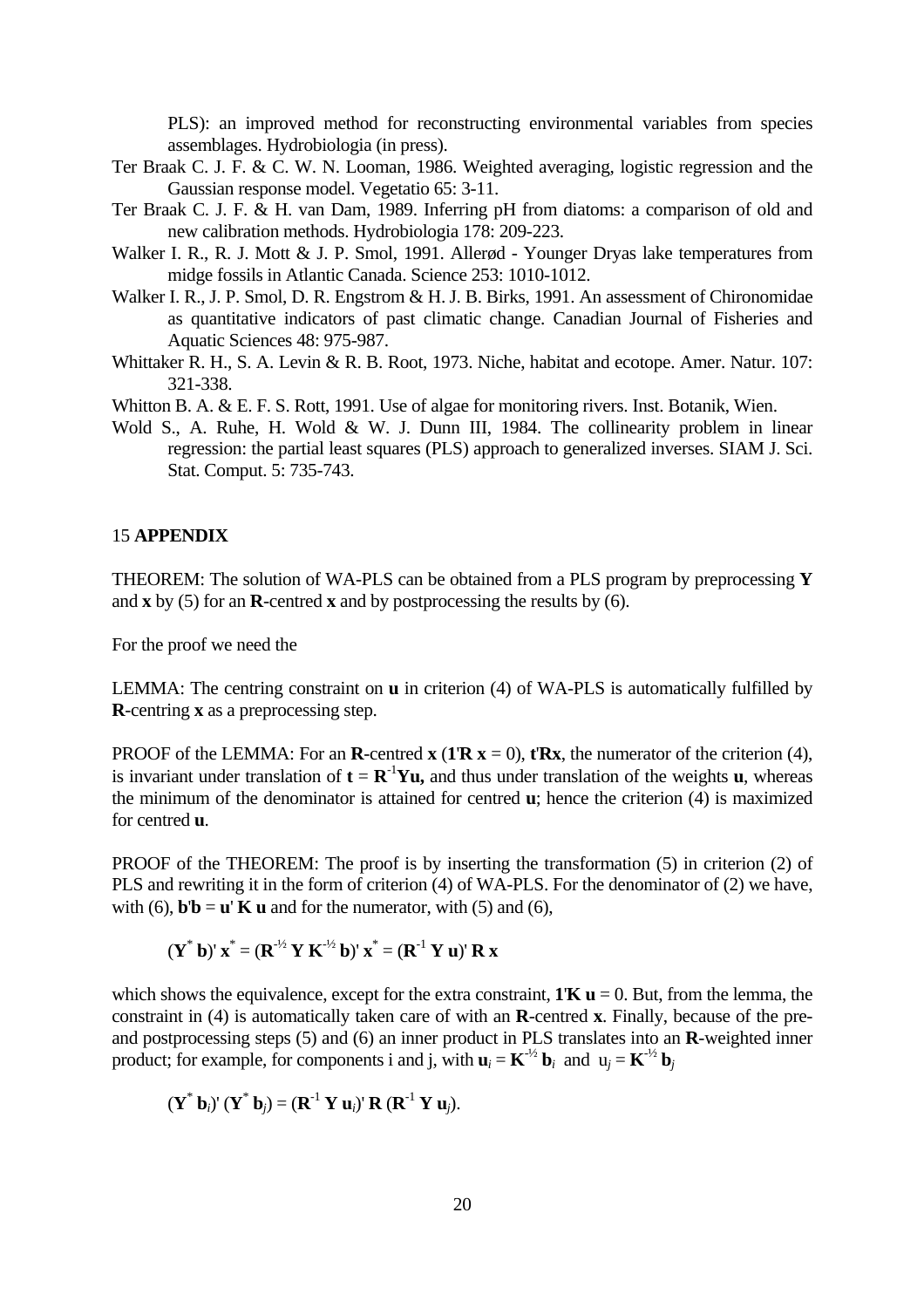Therefore, orthogonality of the linear combinations in PLS translates into **R**-orthogonality of the corresponding weighted averages in WA-PLS, as required. This completes the proof.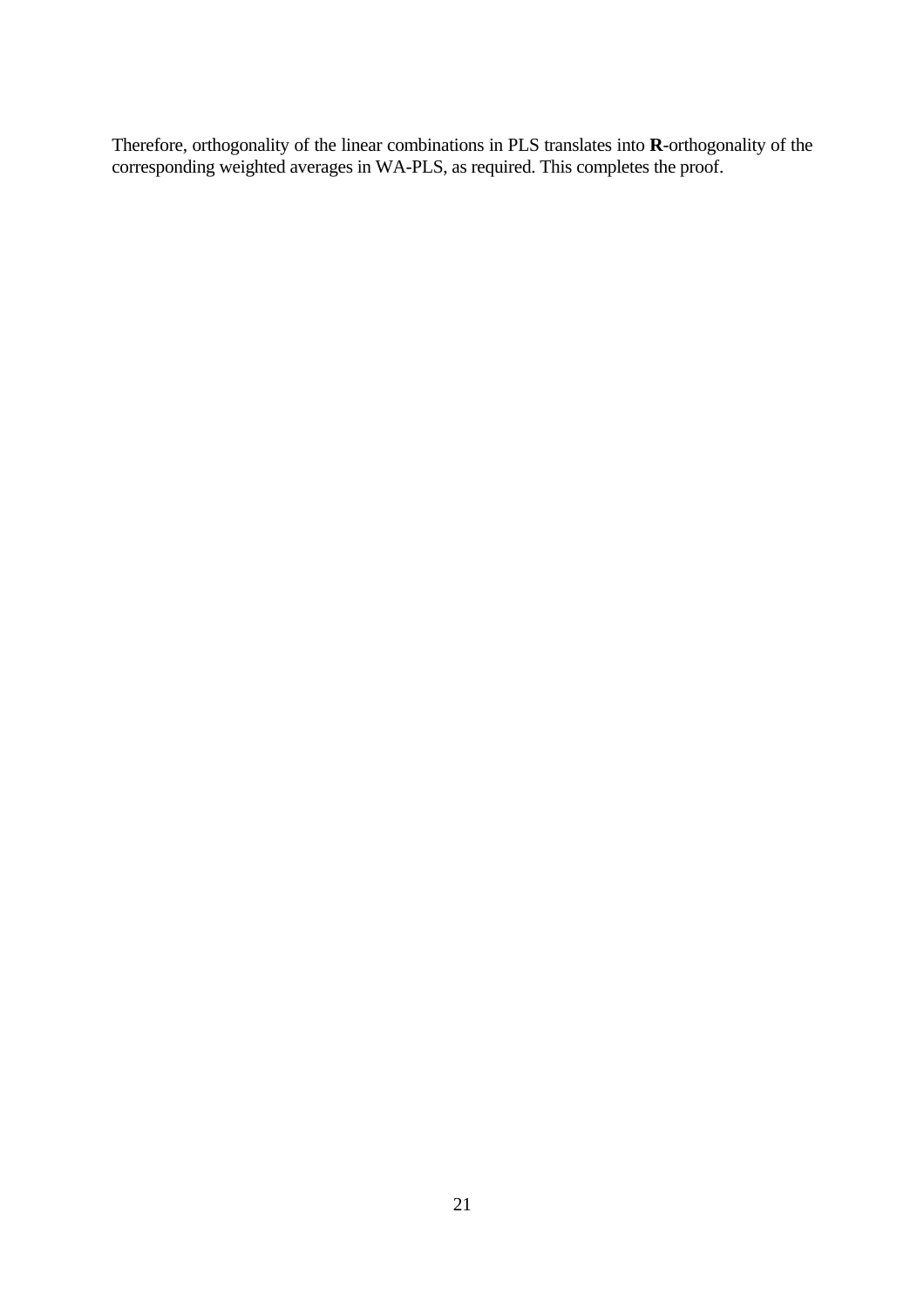Table 1. Effect of the number of components (*s*) on the apparent error (RMSE) and prediction error (SEP) of WA-PLS in a simulated training set ( $n = 100$ ,  $m = 60$ ,  $R_x = R_z = 1$ ) and test set (*n* = 500). The estimated optimum number of components is 7 because this number gives the lowest SEP, estimated by leave-one-out, in the training set. The last column is not available in real applications. For further explanation, see text.

|                | Training set |            | Test set B |
|----------------|--------------|------------|------------|
| S              | <b>RMSE</b>  | <b>SEP</b> | <b>SEP</b> |
| 1              | 5.62         | 5.94       | 5.68       |
| 2              | 3.60         | 3.91       | 3.84       |
| 3              | 2.91         | 3.34       | 3.25       |
| $\overline{4}$ | 2.41         | 2.89       | 2.80       |
| 5              | 2.09         | 2.67       | 2.53       |
| 6              | 1.82         | 2.55       | 2.59       |
| 7              | 1.76         | $2.51$ (*) | 2.65       |
| 8              | 1.72         | 2.53       | 2.66       |
| 9              | 1.67         | 2.53       | 2.74       |
| 10             | 1.65         | 2.57       | 2.76       |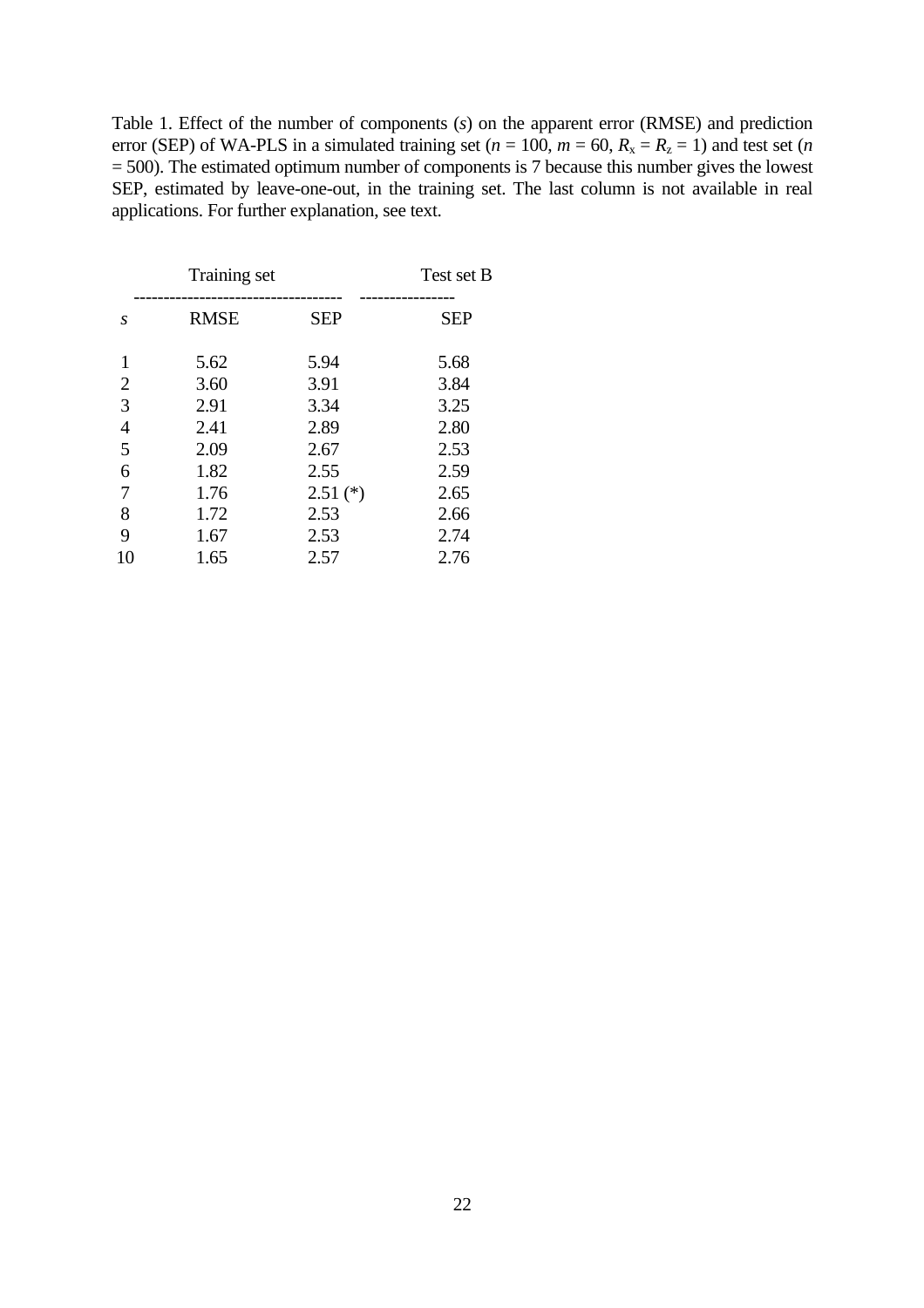Table 2. Simulated training sets: the effect of the gradient lengths  $R_x$  (a) and  $R_z$  (b) on the effective number of occurrences per species  $(N_2)$  and (c) the effect of  $R_x$  on the effective number of species per site  $(M_2)$ . Tabulated are means of the minimum (min), median (med) and maximum (max) of  $N_2$  and  $M_2$  per training set, in (c) restricted to the replications with 60 species  $(m = 60)$ .

| ۰. |  |
|----|--|

| $R_{\rm x}$             | 0.5                      | 1.0                      | 2.0                      |
|-------------------------|--------------------------|--------------------------|--------------------------|
| $N_2$ min<br>med<br>max | $\mathbf{1}$<br>20<br>86 | $\mathbf{1}$<br>13<br>71 | $\mathbf{1}$<br>12<br>44 |
| (b)                     |                          |                          |                          |
| $R_{\rm z}$             | 0.25                     | 0.50                     | 1.0                      |
| $N_2$ min<br>med<br>max | $\mathbf{1}$<br>19<br>74 | $\mathbf{1}$<br>15<br>69 | $\mathbf{1}$<br>11<br>59 |
| (c)                     |                          |                          |                          |
| $R_{\rm x}$             | 0.5                      | 1.0                      | 2.0                      |
| $M_2$ min<br>med<br>max | 5<br>8<br>12             | 3<br>6<br>10             | $\mathbf{1}$<br>5<br>9   |

23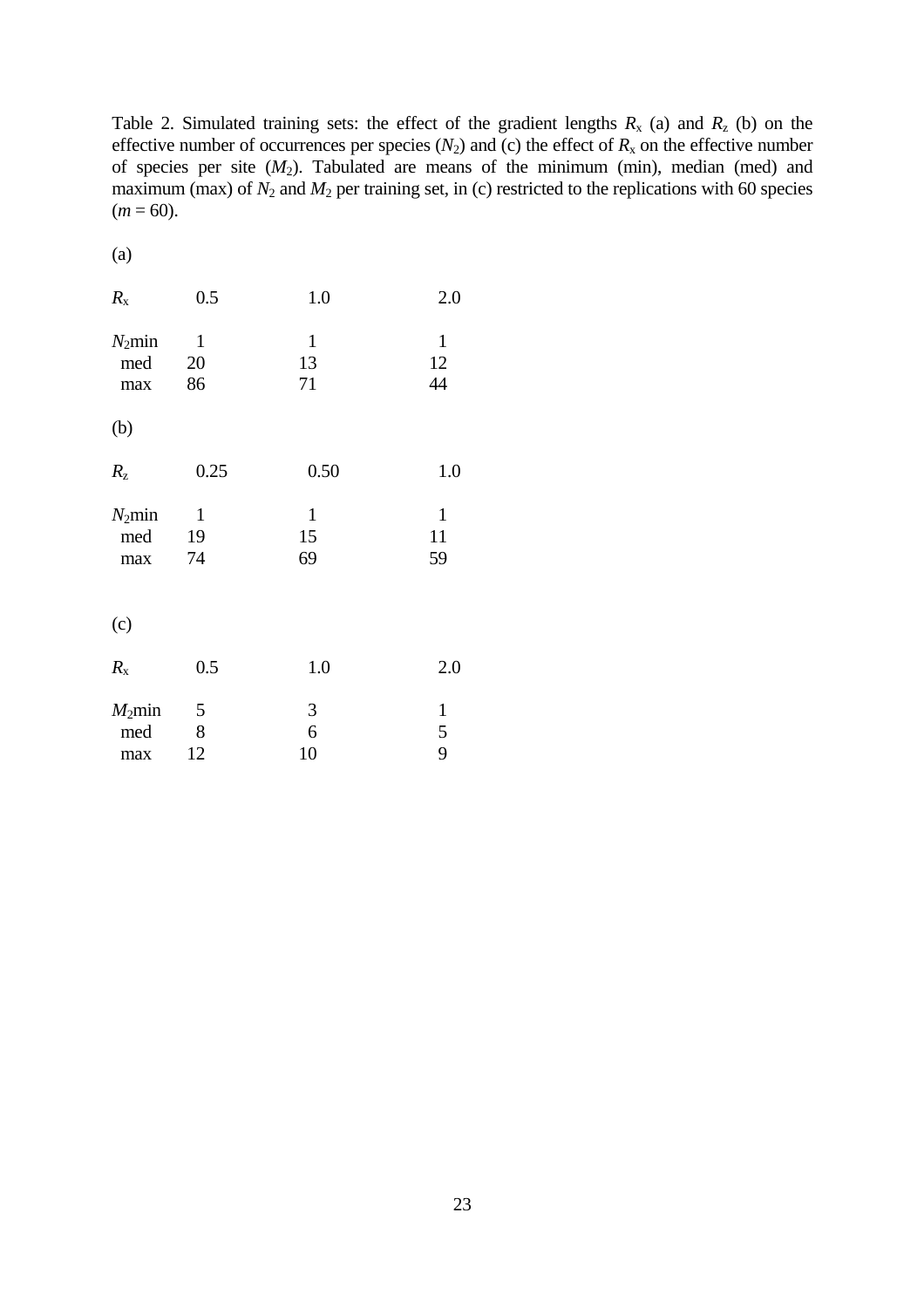Table 3. Simulated training sets: effect of  $R_x$  (a) and  $R_z$  (b) on the eigenvalue ( $\lambda$ ) and the length of gradient in Standard Deviation units (SD) of the first and second axes (subscripts 1 and 2) of a detrended canonical correspondence analysis of the simulated species data with respect to  $\hat{x}$ . V<sup>2</sup> is the percentage variance of the species data explained by the first two components. Tabulated are means with standard error of differences of means (sed).

| (a)             |       |       |       |        |
|-----------------|-------|-------|-------|--------|
| $R_{\rm x}$     | 0.5   | 1.0   | 2.0   | sed    |
| $\lambda_1$     | 0.35  | 0.68  | 0.89  | (0.03) |
| SD <sub>1</sub> | 2.38  | 4.48  | 8.08  | (0.17) |
| $V^2$           | 25.97 | 26.86 | 19.14 | (1.51) |
| (b)             |       |       |       |        |
| $R_{\rm z}$     | 0.25  | 0.50  | 1.0   | sed    |
| $\lambda_2$     | 0.26  | 0.37  | 0.71  | (0.03) |
| SD <sub>2</sub> | 2.22  | 2.86  | 5.21  | (0.14) |
| $V^2$           | 31.37 | 24.43 | 16.18 | (0.54) |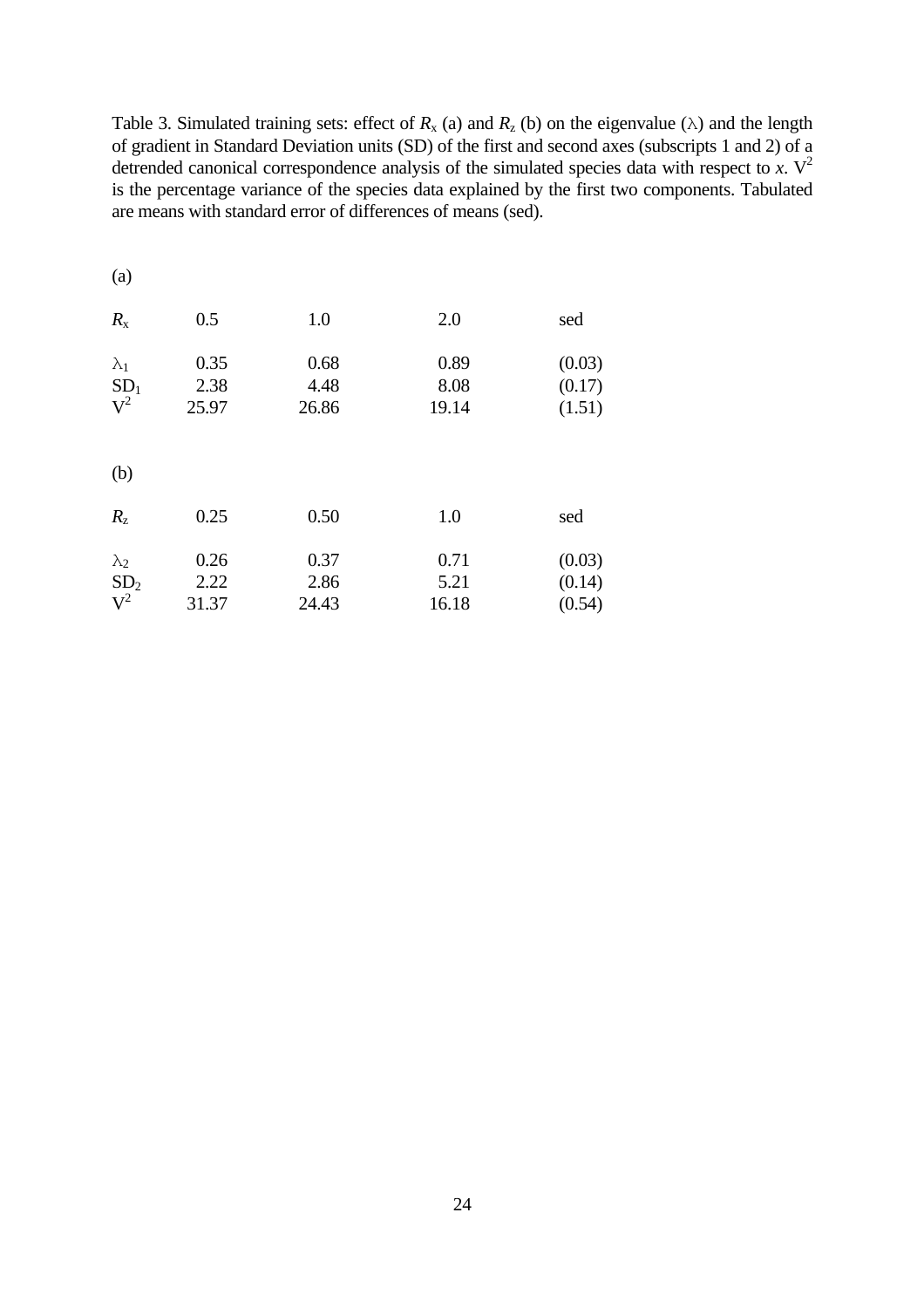| (a)                    |         |         |         |                |                  |
|------------------------|---------|---------|---------|----------------|------------------|
| $R_{\rm x}$            | $0.5\,$ | $1.0\,$ | $2.0\,$ | CVR CV         |                  |
| <b>SEP</b>             | 3.7     | $2.4\,$ | $1.8\,$ | $8\,$          | $\boldsymbol{6}$ |
| (b)                    |         |         |         |                |                  |
| $R_{z}$                | 0.25    | 0.50    | 1.0     | CVR CV         |                  |
| <b>SEP</b>             | 2.4     | $2.6\,$ | $2.7\,$ | $\overline{4}$ | $\overline{4}$   |
| (c)                    |         |         |         |                |                  |
| $\ensuremath{m}$       | 60      | 150     |         | CVR CV         |                  |
| <b>SEP</b>             | $3.0\,$ | 1.7     |         | 8              | $\mathfrak{S}$   |
| (d)                    |         |         |         |                |                  |
| $R_{z}$                | 0.25    | 0.50    | 1.0     | CVR CV         |                  |
| rp w.r.t.<br><b>WA</b> | 1.74    | 2.06    | 2.93    | 9              | 10               |

Table 4. Simulation series 1: the effect of  $R_x$  (a),  $R_z$  (b) and  $m$  (c) on the SEP of WA-PLS in the training sets and (d) the effect of  $R<sub>z</sub>$  on the relative performance (rp) of WA-PLS with respect to WA in the training sets with  $R_x = 0.5$ . If  $R_x = 1$  or 2, rp  $\approx 2.0$ , irrespective of  $R_z$ . (CV(R): 100 times the coefficient of variation (of a ratio) of the table entries).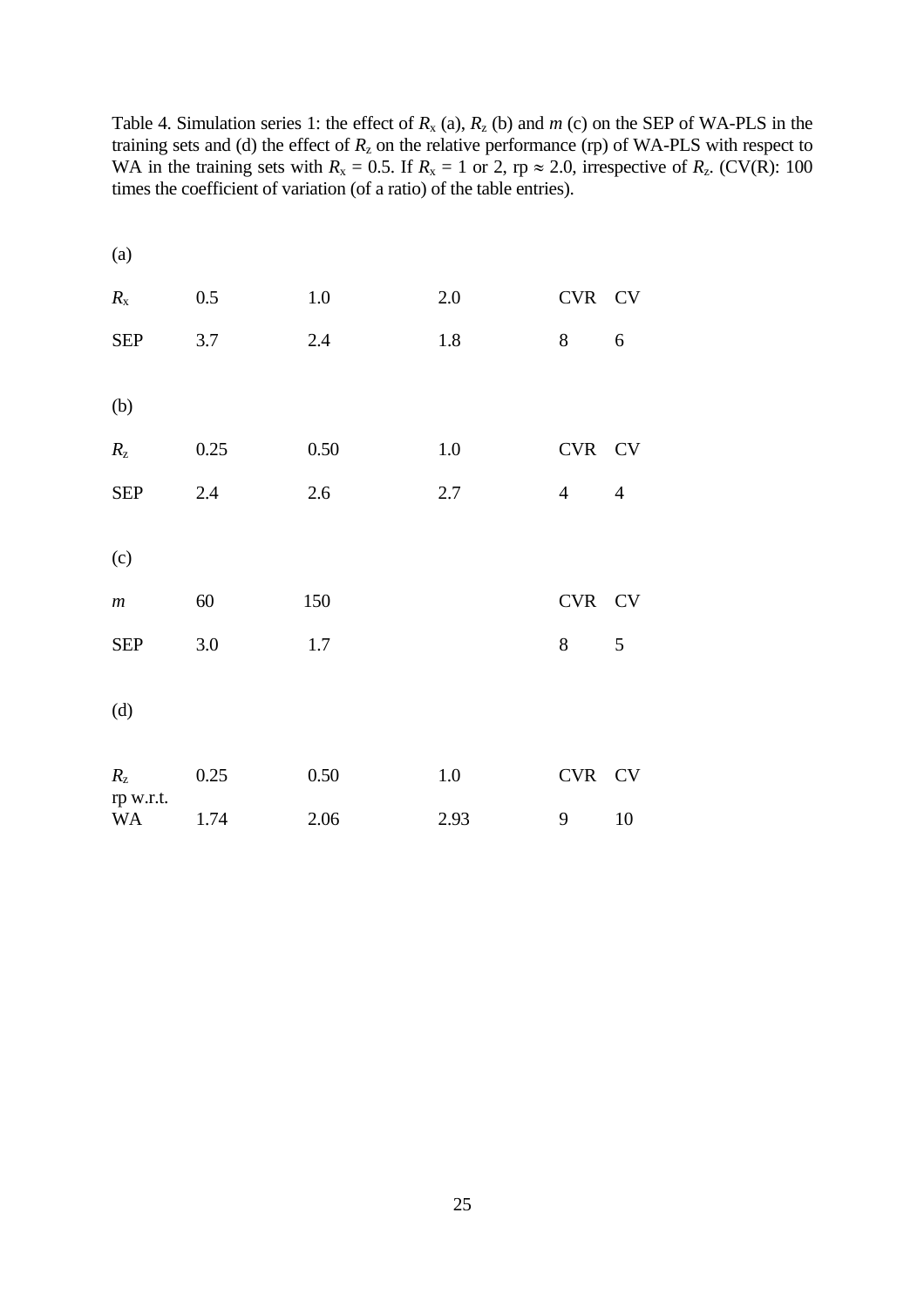Table 5. Simulation series 1: effect of  $R_z$  on the SEP of WA-PLS in test set C (extrapolation) and the corresponding relative performance with respect to WA.

| $R_{\rm z}$             | 0.25 | 0.50 | 1.0  | CVR CV |    |
|-------------------------|------|------|------|--------|----|
| <b>SEP</b><br>rp w.r.t. | 14.1 | 11.5 | 6.6  | 18     | 15 |
| WA                      | 0.63 | 1.16 | 2.23 | 20     | 14 |

Table 6. Simulation series 2 ( $R_z = 1$ ): effect of  $R_x$  (a) and  $m$  (b) on the SEP of WA-PLS in test set B and the corresponding relative performance (rp) with respect to PLS. CV and CVR are about 7 and 10%, respectively.

| (a)                     |             |                              | (b) |         |      |  |
|-------------------------|-------------|------------------------------|-----|---------|------|--|
|                         | $R_{\rm x}$ | $0.5 \quad 1.0$              | 2.0 | m<br>60 | 150  |  |
| <b>SEP</b>              |             | 3.60 2.40 1.78               |     | 3.10    | 1.60 |  |
| rp w.r.t.<br><b>PLS</b> |             | $1.21 \quad 1.23 \quad 1.60$ |     | 1.24    | 1.54 |  |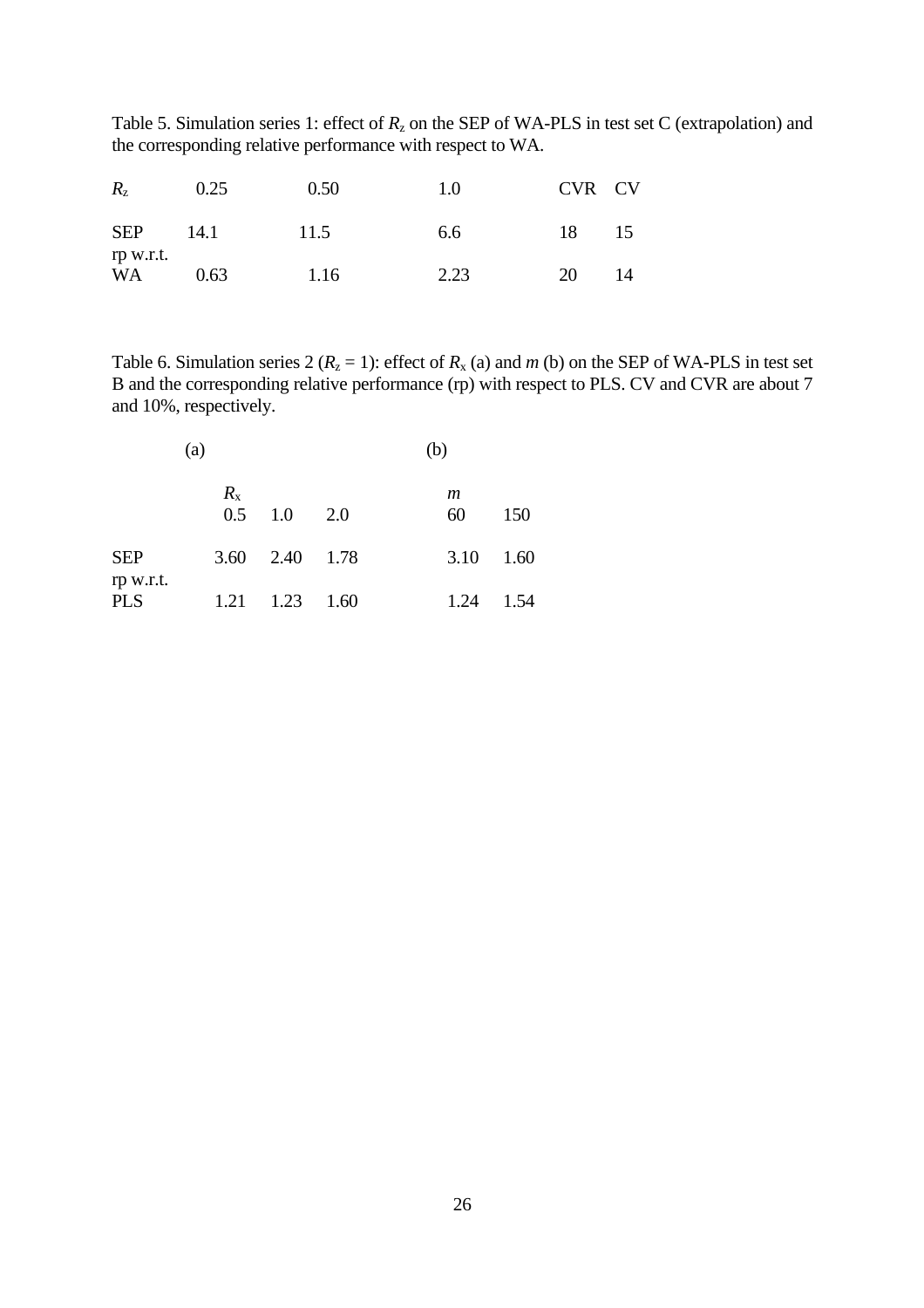Table 7. Simulation series 3 ( $m = 60$ ,  $R_x = 1$ ): effect of  $R_z$  on the SEP of WA-PLS in test sets A (a) and C (b) and the corresponding relative performance (rp) with respect to the MLM with (+R) and without an extra inverse regression.

(a)

| $R_{\rm z}$                        | 0.25                      | 1.0          | <b>CVR</b> | <b>CV</b>                             |
|------------------------------------|---------------------------|--------------|------------|---------------------------------------|
| <b>SEP</b>                         | 2.75 2.78                 |              | 9          | 6                                     |
| rp w.r.t.<br><b>MLM</b><br>$MLM+R$ | 1.11<br>1.06              | 1.26<br>1.20 | 14<br>9    | $\begin{array}{c} 9 \\ 6 \end{array}$ |
| (b)                                |                           |              |            |                                       |
| $R_{\rm z}$                        | 0.25                      | 1.0          | <b>CVR</b> | CV                                    |
| <b>SEP</b>                         | 12.8                      | 5.87         | 17         | 12                                    |
| rp w.r.t.<br>MLM<br>$MLM+R$        | $0.63^1$ 1.86<br>$0.62^1$ | 1.82         | 32<br>32   | 22<br>22                              |

1) one missing value because of nonconvergence of MLM for some sites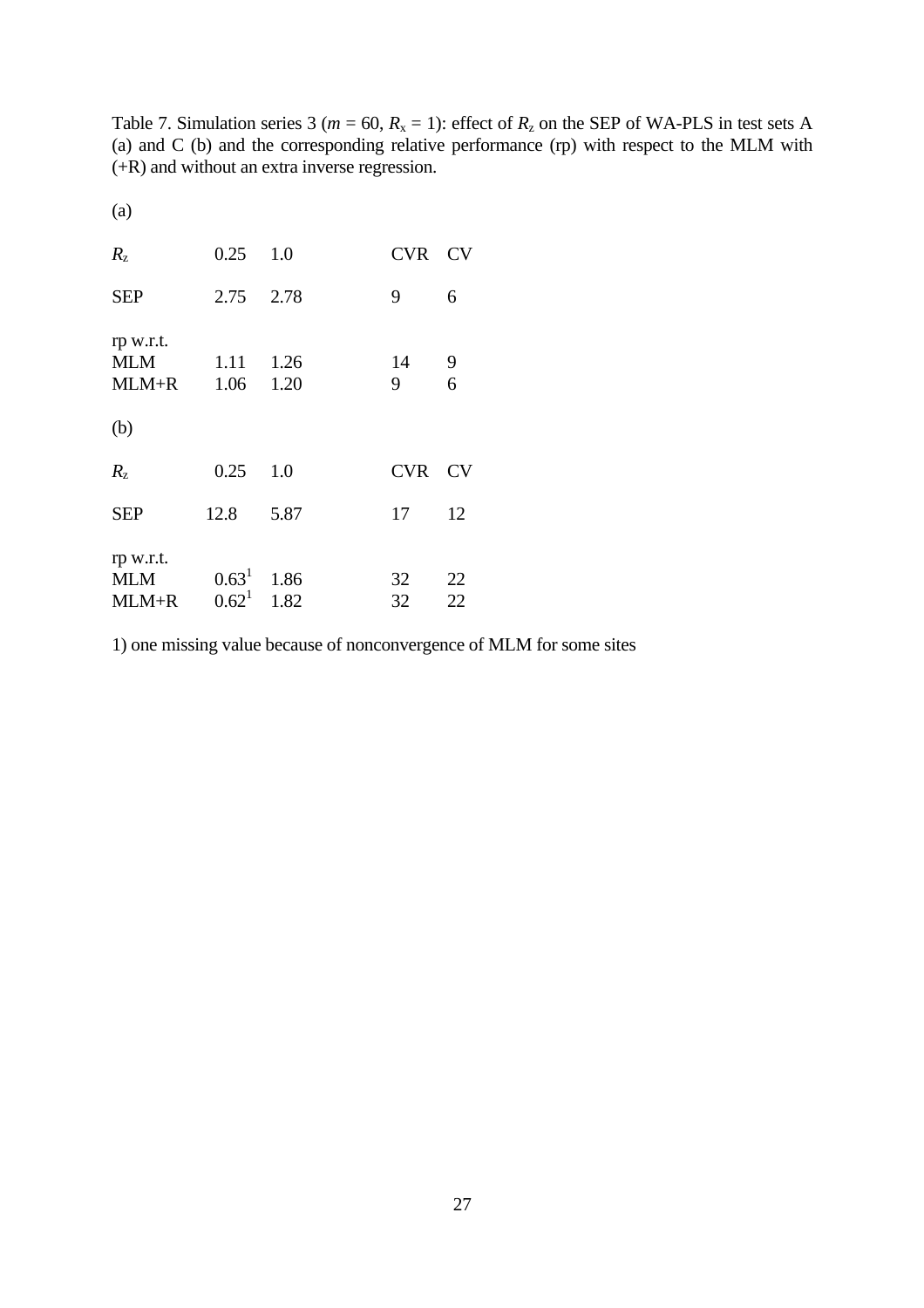Table 8. Summary of the Imbrie and Kipp (1971) data. (SST: sea-surface temperature in °C and Salinity in 0/00, sd : sample standard deviation). For explanation of abbreviations, see Table 2 and 3.

|                 | min        | med           | max           |
|-----------------|------------|---------------|---------------|
| $N_2$           | 5          | 20            | 45            |
| $M_2$           | 1          | 4             | 11            |
|                 | Summer SST | Winter SST    | Salinity      |
| range           | $2 - 29$   | $-1.0 - 26.5$ | $33.5 - 37.2$ |
| sd              | 7.02       | 8.00          | 0.99          |
| $\lambda_1$     | 0.72       | 0.73          | 0.53          |
| $\lambda_2$     | 0.14       | 0.08          | 0.41          |
| SD <sub>1</sub> | 3.85       | 4.25          | 2.87          |
| SD <sub>2</sub> | 2.21       | 1.60          | 2.51          |
| $V^2$           | 37.5       | 37.9          | 27.5          |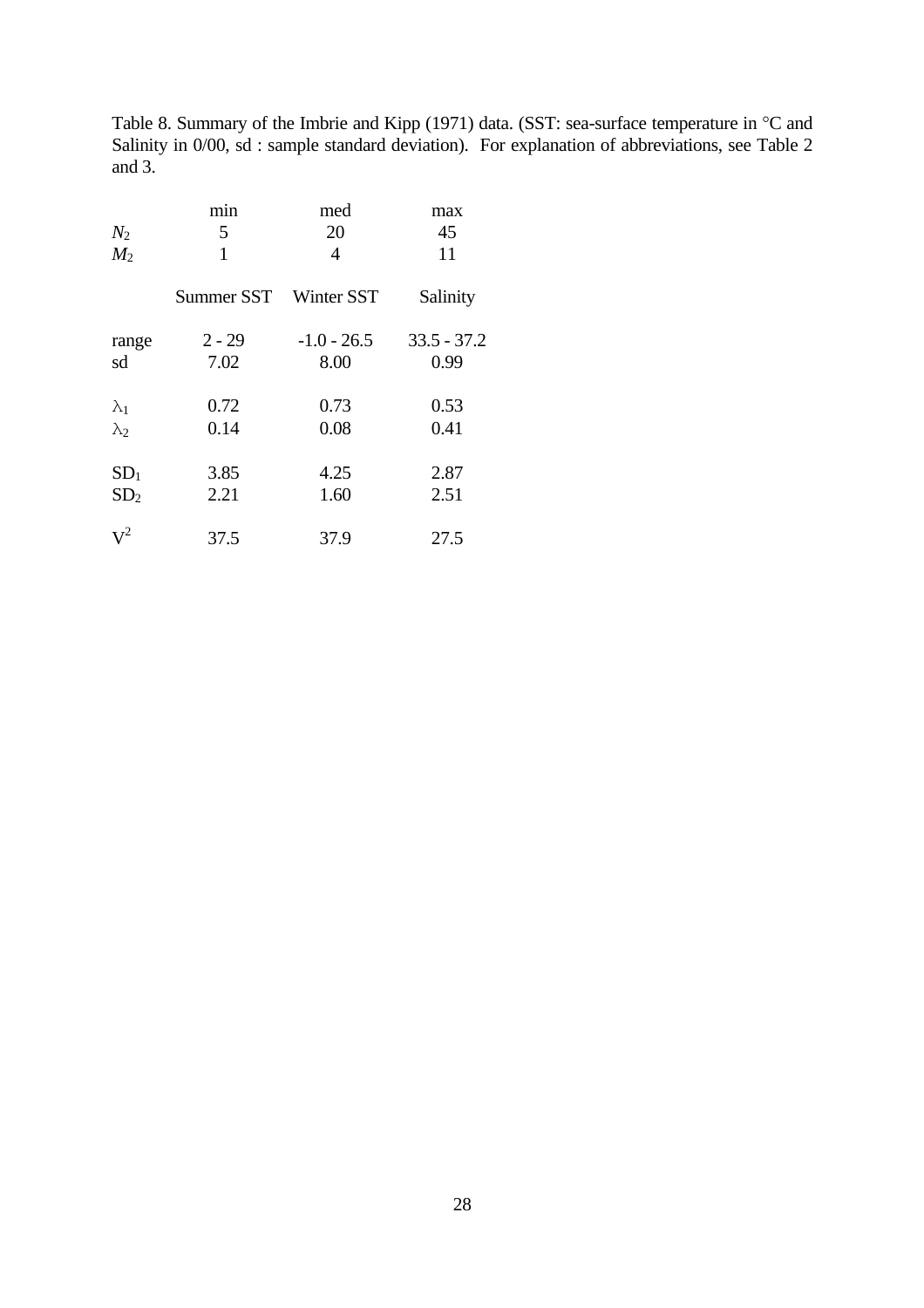Table 9. Imbrie and Kipp (1971) data: apparent (RMSE) and prediction (SEP) error for winter sea-surface temperature (SST), summer SST and salinity using various methods. Superscripts denote number of components used in the estimation. (QFA: Q-mode factor analysis; CA: Correspondence Analysis;  $+R$ : followed by an inverse regression;  $WA<sub>tol</sub>$ : tolerance downweighted weighted averaging calibration). For further explanation, see text.

|                                                                                                    | Summer SST           |            | Winter SST           |            | Salinity             |            |
|----------------------------------------------------------------------------------------------------|----------------------|------------|----------------------|------------|----------------------|------------|
|                                                                                                    | <b>RMSE</b>          | <b>SEP</b> | <b>RMSE</b>          | <b>SEP</b> | <b>RMSE</b>          | <b>SEP</b> |
| 1. WA                                                                                              | 2.02                 | 2.21       | 1.97                 | 2.14       | 0.57                 | 0.60       |
| 2. WA-PLS                                                                                          | $1.53^{3}$           | 1.81       | $1.17^{3}$           | 1.45       | $0.45^3$             | 0.53       |
| 3. PLS                                                                                             | $1.29^{7}$           | 2.03       | $0.99^{8}$           | 2.05       | $0.41^{3}$           | 0.55       |
| 4. MLM<br>$5.$ MLM+R                                                                               | 1.82<br>1.70         | 1.95       | 1.51<br>1.38         | 1.65       | 0.81<br>0.61         | 0.85       |
| Birks (unpubl.)<br>Gaussian logit regr.<br>$6. + ML$ calibration<br>$7. + WA$<br>$8. + WA_{tol}$ , | 2.09<br>1.94<br>1.80 |            | 3.21<br>1.56<br>1.25 |            | 0.71<br>0.56<br>0.53 |            |
| Imbrie & Kipp 1971<br>$9. QFA+R$<br>10. $QFA+R$ (quadr.)                                           | $2.55^{4}$<br>2.15   |            | $2.57^{4}$<br>1.54   |            | $0.57^{4}$<br>0.57   |            |
| <b>Roux 1979</b><br>$11. CA + R$                                                                   | $1.72^{3}$           |            | $1.37^{3}$           |            | $0.50^{3}$           |            |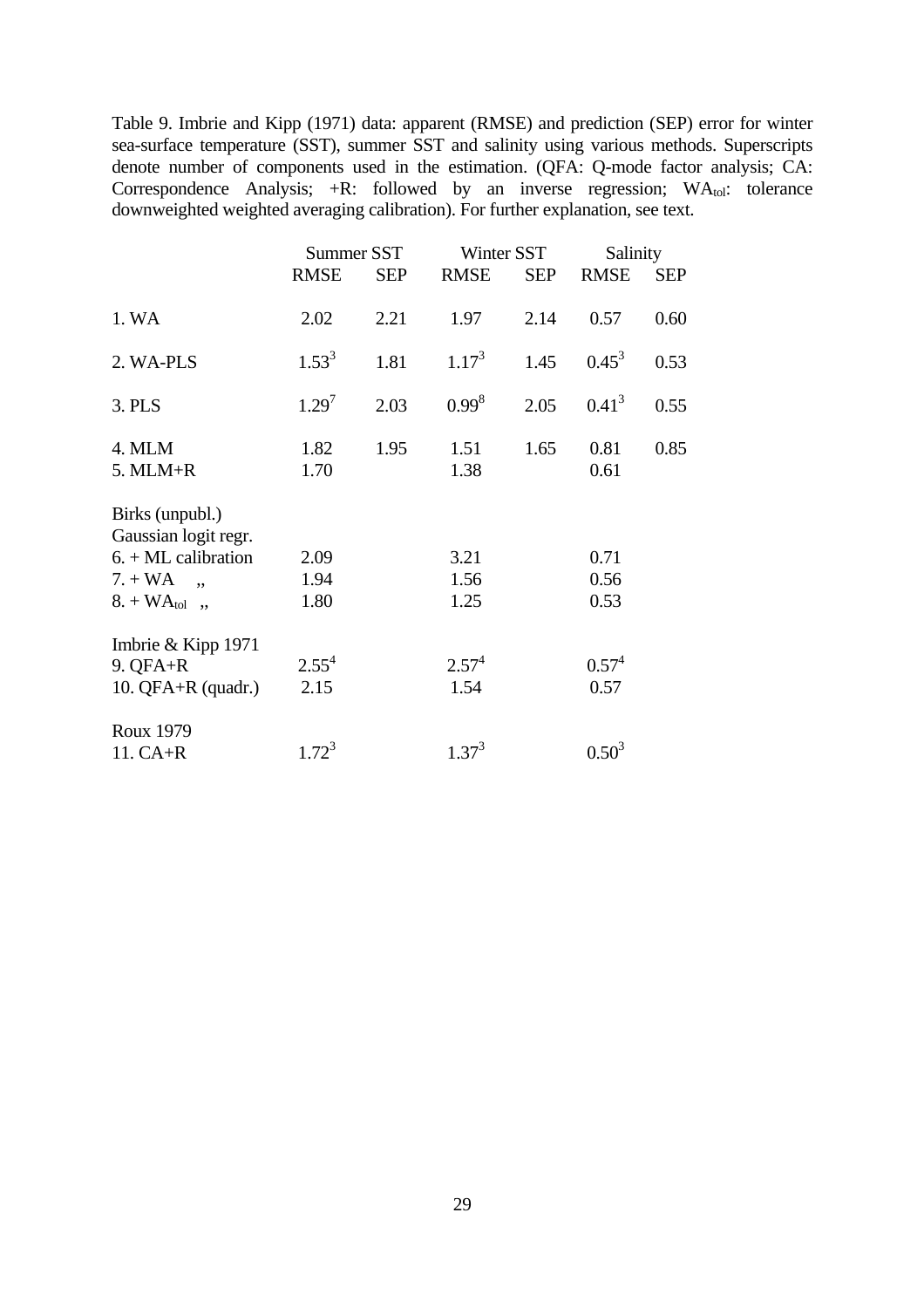Figure 1. L-shaped configuration of sites in the training set used in the simulations with  $x$  the environmental variable to be calibrated and *z* a nuisance environmental variable ( $L_z$  = 100).

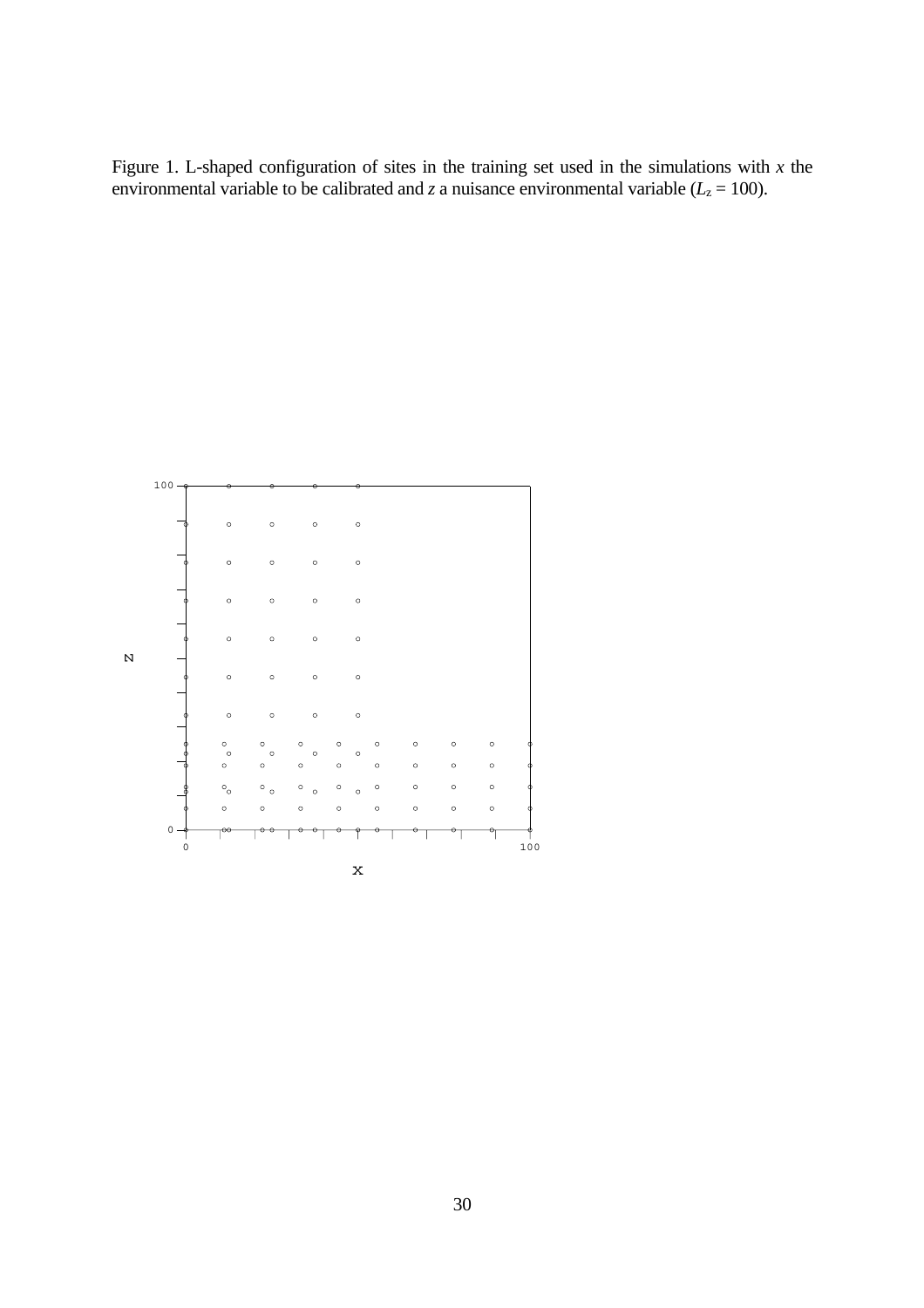Figure 2. Abundance (percentage of the total count per site) versus the calibration variable *x* for selected species in a simulated training set for which  $R_x = R_z = 1$ .



 $(c)$ 



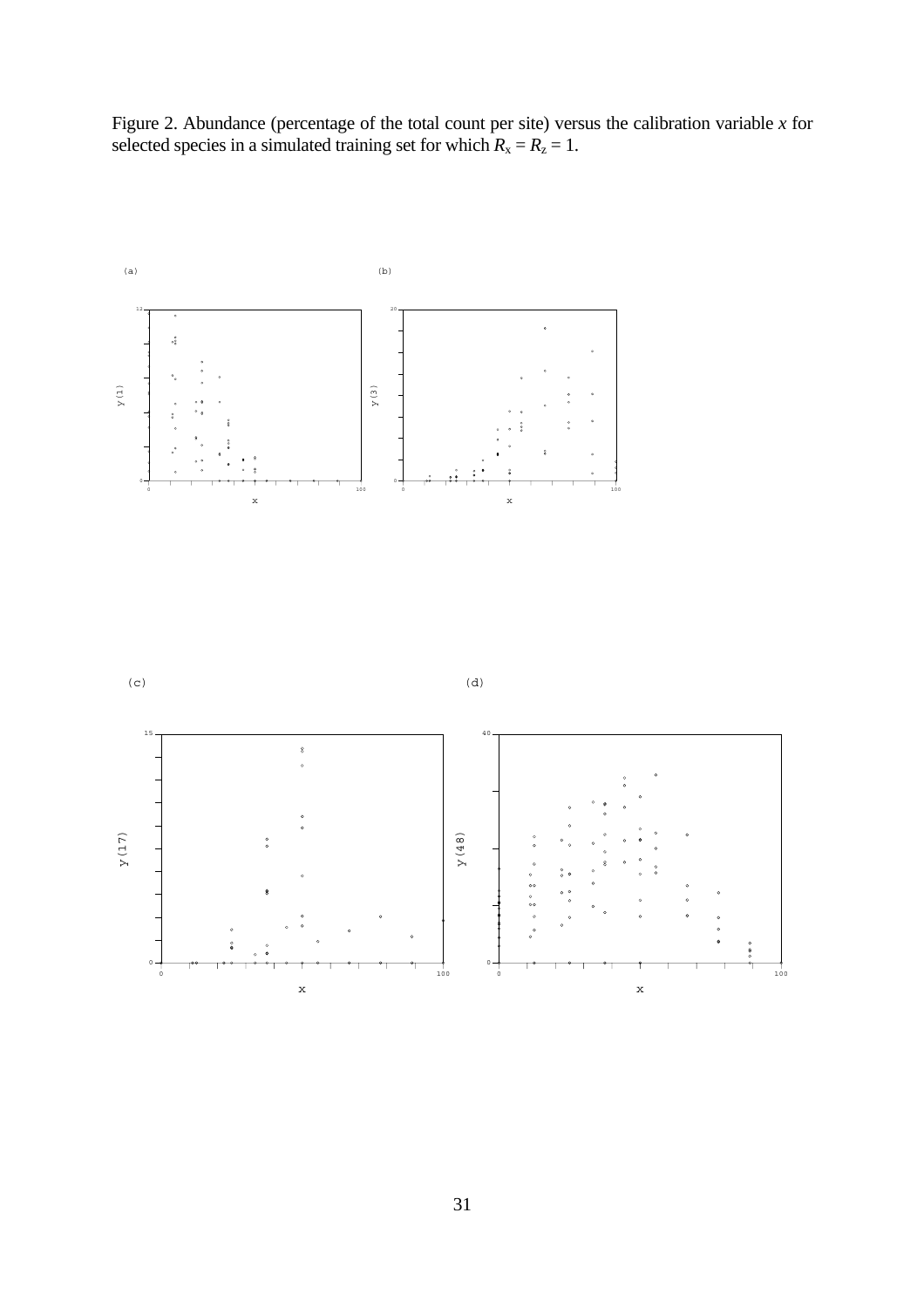Figure 3. Residual (*r*) versus *x* after extraction of *s* WA-PLS components (*s* = 1, 2, 3 and 7). The optimal number of components is 7 (see Table 1). Data as in Figure 2.



32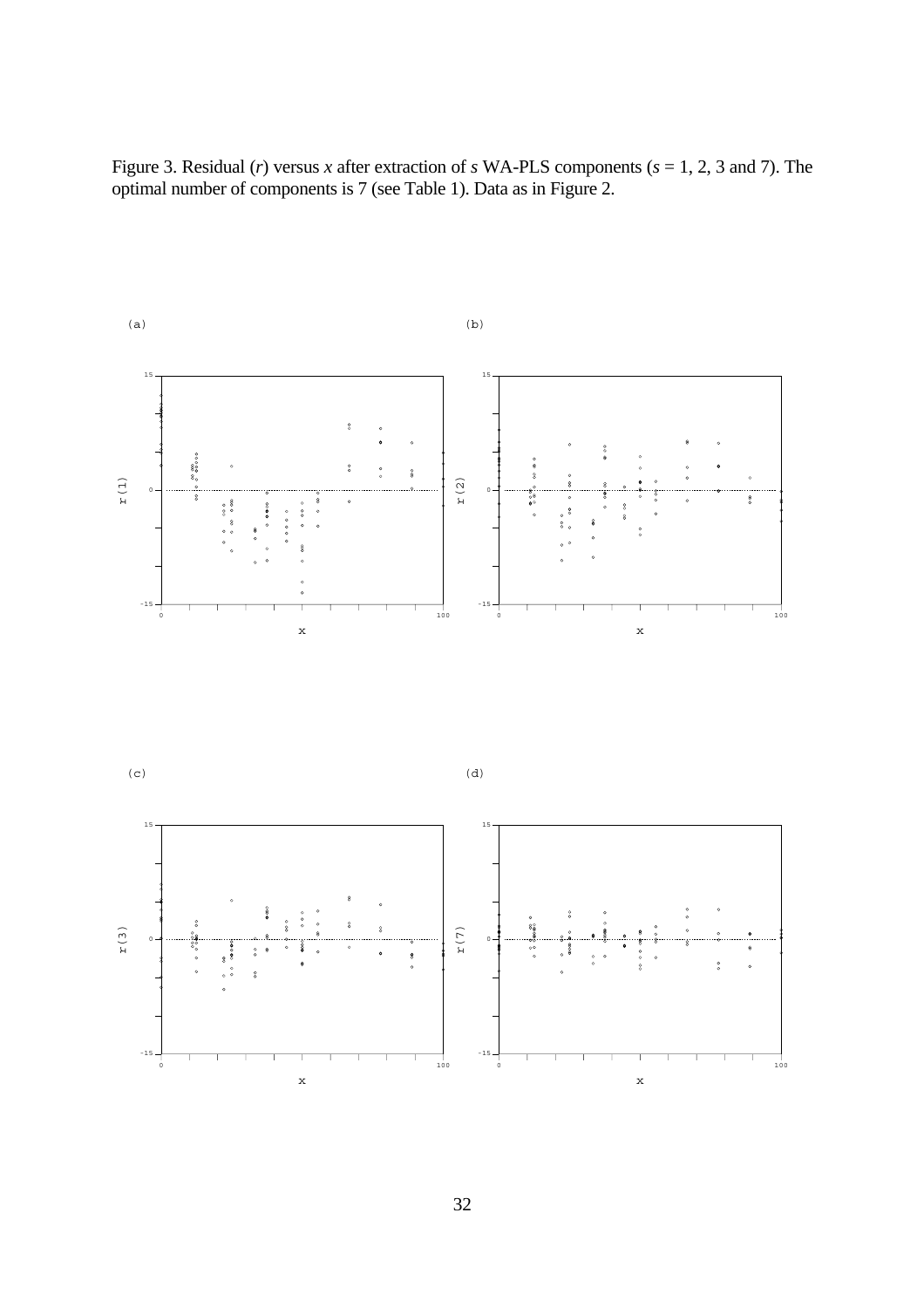Figure 4. Predicted values (a, b) and leave-out residuals (c, d) of winter sea-surface temperature as predicted from species compositions of foraminifera after extraction of 1 (a, c) and 3 (b, d) components. The optimal number of components is 3. Data from Imbrie and Kipp (1971).



![](_page_32_Figure_2.jpeg)